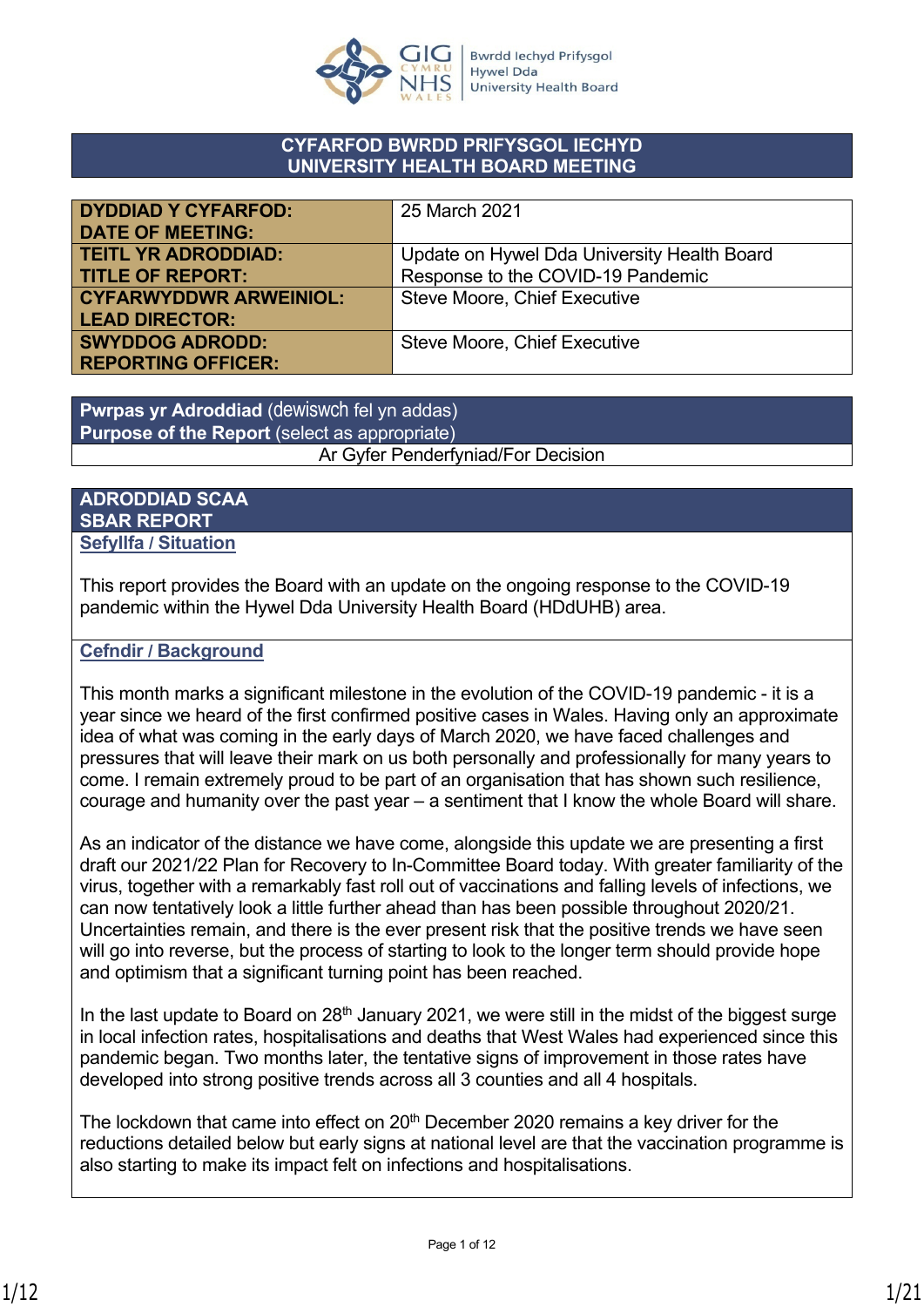This paper will set out the position at time of writing regarding our operational response, the work of our Gold Command, Silver, Bronze, Cells and the delivery of the vaccination programme. Executive Directors will verbally update at the meeting on the very latest position.

### **Asesiad / Assessment**

Since our last meeting, infection rates have fallen significantly in all 3 counties to levels not seen since the early autumn of 2020. Whilst this is positive news and adds to the feeling of optimism that the worst is behind us, current levels are still high when compared to last summer and the hospitals have only recently seen COVID-19 hospitalisations fall below the level of the peak in spring 2020. Our local population has continually demonstrated its support for the NHS and our front line staff by following the rules and guidelines set out by Welsh Government. This lockdown has been tough for everyone but we need to ask people to continue to follow these rules – letting our guard down now has the potential to spark another surge at a time when our vaccination programme has not yet reached sufficient levels of protection in the population to avoid or mitigate a further wave of infections. Our staff who have been on the front line of our response are also tired, having recently been through the most challenging phase of this pandemic.

The table below shows the rate per 100,000 population and positivity rate (the proportion of those tested who receive a positive result) for each county, compared to that set out in the January 2021 Board update.

| County                 | <b>Previous</b><br>Update $-7$<br>days to 9 <sup>th</sup> Jan<br>Rate per 100k | Latest update<br>$-7$ days to $7th$<br><b>March</b><br>Rate per 100k | <b>Previous</b><br>Update $-7$<br>days to 9 <sup>th</sup> Jan<br><b>Positivity Rate</b> | Latest update<br>$-7$ days to $7th$<br><b>March</b><br><b>Positivity Rate</b> |
|------------------------|--------------------------------------------------------------------------------|----------------------------------------------------------------------|-----------------------------------------------------------------------------------------|-------------------------------------------------------------------------------|
| <b>Carmarthenshire</b> | 309.9                                                                          | 36.0                                                                 | 16.6%                                                                                   | 4.1%                                                                          |
| Ceredigion             | 173.3                                                                          | 9.6                                                                  | 15.3%                                                                                   | 1.4%                                                                          |
| Pembrokeshire          | 256.7                                                                          | 12.7                                                                 | 13.8%                                                                                   | 1.6%                                                                          |
| <b>Hywel Dda</b>       | 267.0                                                                          | 23.5                                                                 | 15.5%                                                                                   | 2.9%                                                                          |

The scale of the falls in both infection rates and the positivity rate (the number testing positive as a proportion of all tests undertaken) is very encouraging. Whilst still not back at the levels seen over the summer of 2020, the direction of travel and speed of the falls suggests rates will continue to fall for a while at least. I will provide a verbal update on the latest figures at the Board meeting.

### **Operational Update**

The Silver Tactical Group continues to work within its Winter Preparedness plan, which was presented to Board at its November 2020 public meeting. Since the last update, hospitalisations have fallen significantly and, at time of writing stood at 48 COVID-19 positive or suspected patients in our beds, including 17 in our community hospitals. These levels are now below those at the peak we experienced last spring but, with the added challenge of non-COVID winter demand still being experienced, the hospital sites continue to be under significant pressure. The Director of Operations will provide the latest position verbally at the Board meeting.

Reflecting the lower levels of community transmission, the number of COVID-19 associated outbreaks in our hospitals has also considerably improved since the last update, with no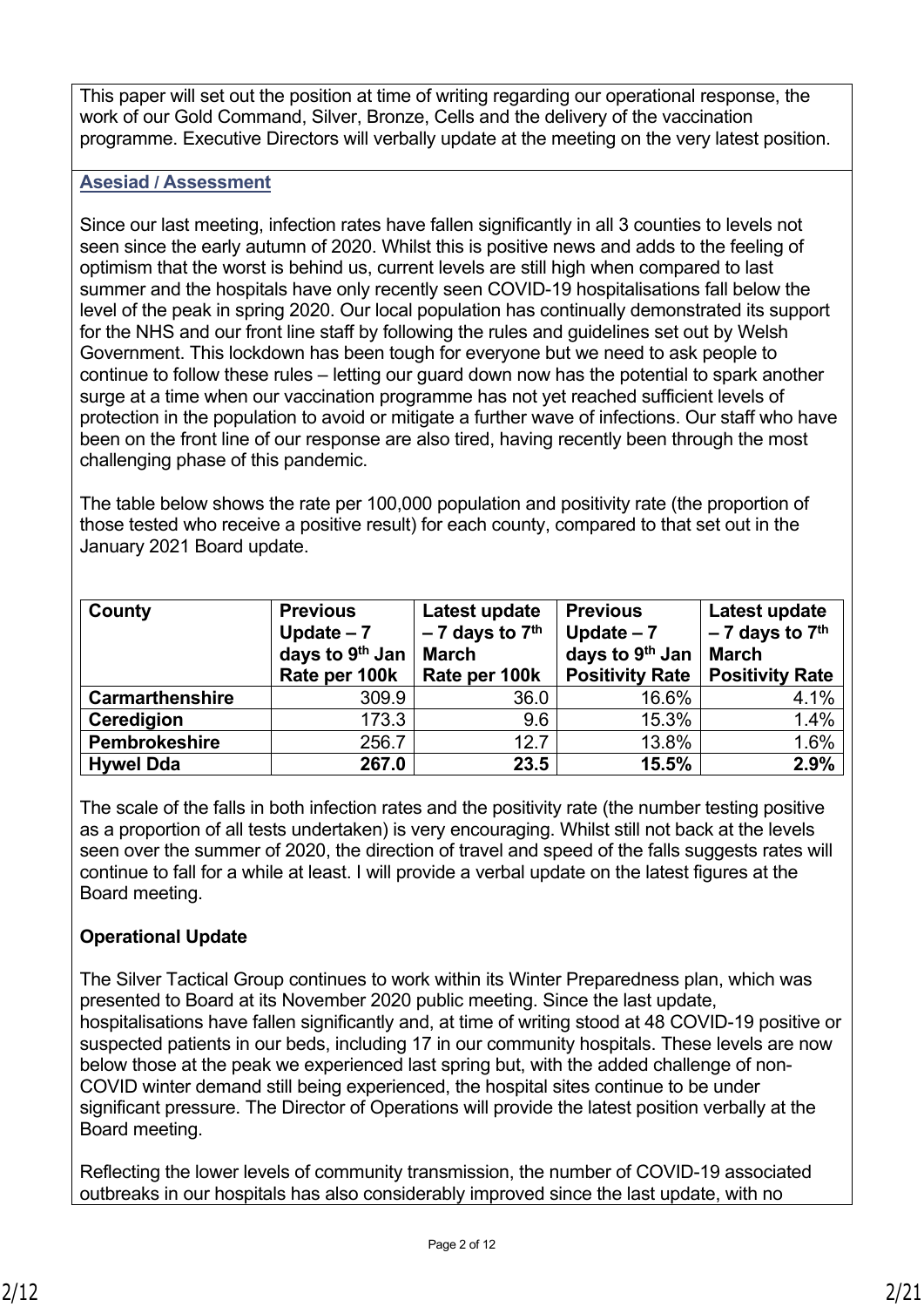outbreaks under the management of the control team at time of writing. The Director of Nursing will provide a verbal update on the latest position at the Board meeting.

### **Additional Gold Command Planning Requirements**

As reported at the last Board meeting, the Gold Command Group has only met when new decisions have been required, allowing the Silver Tactical and Bronze groups to focus on delivering the existing planning requirements, ratified by Board at its November 2020 meeting.

Since the last Board meeting, the Gold Group has met twice, to review the on-going need for Field Hospital provision into 2021/22 to inform decisions about retaining/decommissioning existing capacity. It also reviewed all existing Gold Command Planning Requirements to affirm their ongoing applicability into 2021/22 and inclusion in the 2021/22 Recovery Plan.

The results of this review are set out in the table below:

### *Tactical Group*

| <b>Current Gold Command Group Planning Requirement</b>                                     | <b>Revised Gold Command Group Planning</b><br><b>Requirement for implementation from April</b><br>2021 |
|--------------------------------------------------------------------------------------------|--------------------------------------------------------------------------------------------------------|
| To establish sufficient capacity (existing<br>$\bullet$                                    | To establish sufficient capacity (including in                                                         |
| hospital and FH sites) to accommodate 613                                                  | Field and Community hospital settings) to allow                                                        |
| COVID-19 patients during Q3/Q4 and 47 ICU                                                  | for the simultaneous hospitalisation of up to                                                          |
| COVID-19 positive beds. The Tactical Group                                                 | 250 COVID patients and 695 non-COVID non-                                                              |
| should assume that the peak in COVID-19                                                    | elective patients (i.e 945 beds in total). This                                                        |
| patients will coincide with non COVID-19                                                   | capacity is to be immediately available, or ready<br>for use within a maximum of 3 weeks' notice for   |
| winter peaks and plan to have sufficient<br>capacity for both, concurrently. Additional FH | the duration of 2021/22. Financial and                                                                 |
| beds should be capable of being mobilised at a                                             | workforce commitments will be limited to a                                                             |
| maximum of 14 days' notice of their                                                        | quarterly basis with exceptions to this requiring                                                      |
| operational need                                                                           | specific agreement through Gold Command                                                                |
|                                                                                            | Group Meetings.                                                                                        |
|                                                                                            |                                                                                                        |
| All hospital beds (including FH beds) comply<br>$\bullet$                                  | Closed                                                                                                 |
| with social distancing guidance and reasonable                                             |                                                                                                        |
| steps are made to minimise the loss of                                                     |                                                                                                        |
| capacity - the Tactical Group is to instruct all                                           | Requirement sits with the Social Distancing Cell                                                       |
| directorates to undertake social distancing risk                                           |                                                                                                        |
| assessments and instruct Bronze Groups to                                                  |                                                                                                        |
| commence the process of introducing<br>identified measures prioritised according to        |                                                                                                        |
| the risks identified (Gold Command Group                                                   |                                                                                                        |
| meeting 16 <sup>th</sup> June 2020)                                                        |                                                                                                        |
| Red/Green separation to be embedded for the                                                | Unchanged                                                                                              |
| next 12 months between and/or within all                                                   |                                                                                                        |
| sites and services (primary, community, long                                               |                                                                                                        |
| term care, secondary care, MH & LD)                                                        | Red/Green separation to be embedded for the                                                            |
|                                                                                            | next 12 months between and/or within all sites                                                         |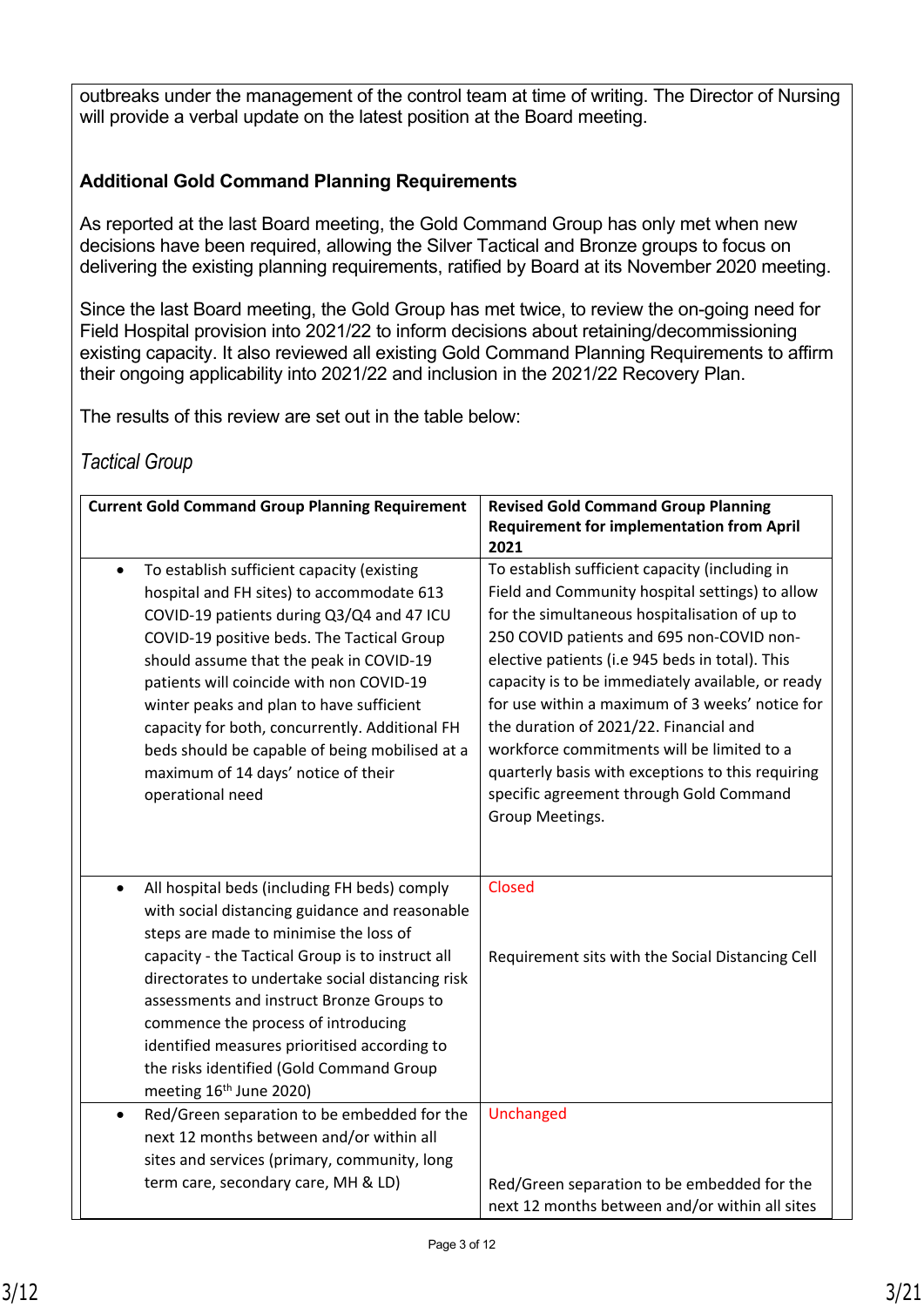|                                                                                                                                                                                                                                                         | and services (primary, community, long term<br>care, secondary care, MH & LD).                                                                                                                                                                                                                                                                                                                      |
|---------------------------------------------------------------------------------------------------------------------------------------------------------------------------------------------------------------------------------------------------------|-----------------------------------------------------------------------------------------------------------------------------------------------------------------------------------------------------------------------------------------------------------------------------------------------------------------------------------------------------------------------------------------------------|
|                                                                                                                                                                                                                                                         | Financial and workforce commitments will be<br>limited to a quarterly basis with exceptions to<br>this requiring specific agreement through Gold<br><b>Command Group Meetings.</b>                                                                                                                                                                                                                  |
| A prioritised risk-based plan to restart services<br>$\bullet$                                                                                                                                                                                          | Amended                                                                                                                                                                                                                                                                                                                                                                                             |
| that have been suspended or scaled back in<br>the initial response to COVID which limits visits<br>to hospital sites to a minimum<br>o Accompanied by a clinically prioritised<br>scale-back plan to complement the<br>unscheduled care escalation plan | To develop plans which are capable of being<br>implemented during 2021/2022 to achieve WG<br>targets in relation to RTT, Diagnostics,<br>Therapies, Cancer and Mental Health using<br>measures of likely harm as a way to prioritise<br>initial action in 2021/22. Implementation<br>timescales will be subject to discussion with<br>Welsh Government.<br>Longer-term recovery plans for all areas |
|                                                                                                                                                                                                                                                         | specified in section 5.A.i and 5.B.i of the Health<br>Board's Planning Objectives to be developed<br>during 2021/22 for subsequent implementation<br>and where the risk of addition harm arising<br>from the pandemic does not require faster<br>action. Where faster action is deemed<br>necessary, develop plans for implementation in<br>2020/21                                                 |
| Develop, agree and implement a care and<br>$\bullet$<br>residential home support and escalation plan                                                                                                                                                    | Amended                                                                                                                                                                                                                                                                                                                                                                                             |
|                                                                                                                                                                                                                                                         | Maintain the care and residential home support<br>and escalation plan for the duration of 2021/22                                                                                                                                                                                                                                                                                                   |
| Comply with Welsh Government guidance on<br>$\bullet$<br>the availability of essential services                                                                                                                                                         | Unchanged                                                                                                                                                                                                                                                                                                                                                                                           |
|                                                                                                                                                                                                                                                         | Comply with Welsh Government guidance on<br>the availability of essential services                                                                                                                                                                                                                                                                                                                  |
| To deliver the operational requirements<br>$\bullet$<br>arising from the Public Health Cell in relation<br>to TTP and vaccination plans                                                                                                                 | Amended - TPP requirements moved to the PH<br>Cell                                                                                                                                                                                                                                                                                                                                                  |
|                                                                                                                                                                                                                                                         |                                                                                                                                                                                                                                                                                                                                                                                                     |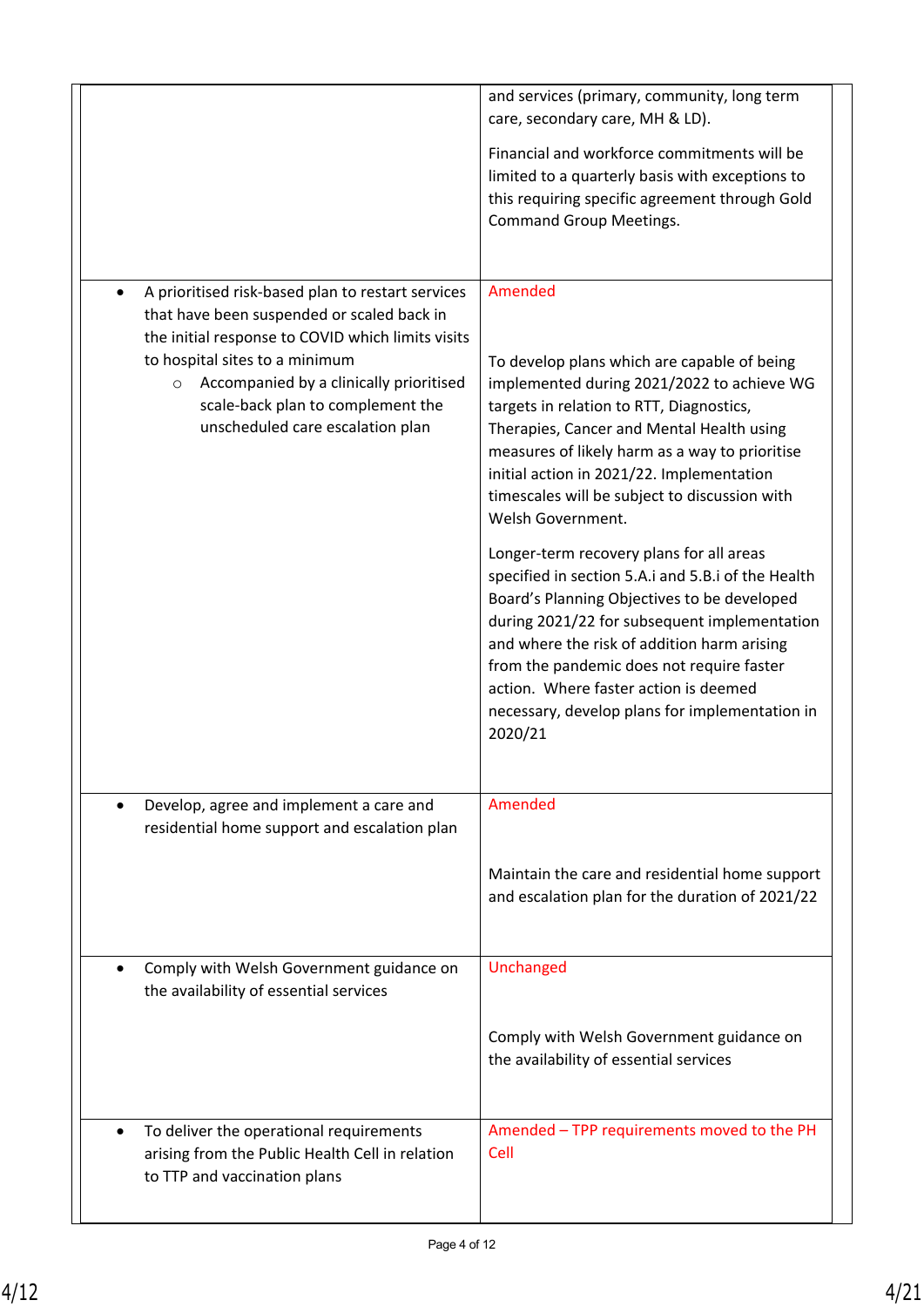| To continue to deliver the local Mass<br>Vaccination Programme Delivery Plan in<br>accordance with the milestones and<br>requirements set out by Welsh Government.                 |
|------------------------------------------------------------------------------------------------------------------------------------------------------------------------------------|
| Financial and workforce commitments will be<br>limited to a quarterly basis with exceptions to<br>this requiring specific agreement through Gold<br><b>Command Group Meetings.</b> |

| <b>Current Gold Command Group Planning Requirement</b> | <b>Revised Gold Command Group Planning</b>               |
|--------------------------------------------------------|----------------------------------------------------------|
|                                                        | <b>Requirement for implementation from April</b><br>2021 |
|                                                        |                                                          |
| In order to ensure the above is in place prior to a    | <b>Closed</b>                                            |
| potential peak of the scale set out above, Gold        |                                                          |
| Command issued an additional instruction regarding     |                                                          |
| timescales for delivery of the above as follows:       |                                                          |
| A week by week capacity plan for the next 12           |                                                          |
| weeks from week commencing 21 <sup>st</sup> September  |                                                          |
| Modelling Cell to produce week by<br>$\circ$           |                                                          |
| week occupied bed forecast from                        |                                                          |
| today's actual occupied beds to 613 in                 |                                                          |
| 12 weeks and extend functional                         |                                                          |
| capacity weekly plan to inform                         |                                                          |
| A week by week plan to produce<br>$\circ$              |                                                          |
| sufficient<br>equipment,<br>Oxygen                     |                                                          |
| (including<br>testing<br>supply)<br>and                |                                                          |
| consumables in place for each week                     |                                                          |
| according to the model                                 |                                                          |
| A week by week plan to produce<br>$\circ$              |                                                          |
| sufficient bed capacity in all sites                   |                                                          |
| (including Field Hospitals) to meet                    |                                                          |
| forecast Covid and non-Covid demand                    |                                                          |
| A week by week plan to produce<br>$\circ$              |                                                          |
| sufficient mortuary capacity to meet                   |                                                          |
| the peak and the weekly capacity need                  |                                                          |
| A week by week staffing plan (including<br>$\circ$     |                                                          |
| new, temporary, substantive and                        |                                                          |
| staffing models) which for additional                  |                                                          |
| staff maximises the number securable                   |                                                          |
| at very short notice and minimises                     |                                                          |
| substantive appointments.                              |                                                          |
| Workforce prioritised in the following order:          |                                                          |
| Stretching ratios / rotas<br>$\circ$                   |                                                          |

## *Tactical Group – Confirmation of Readiness Instruction*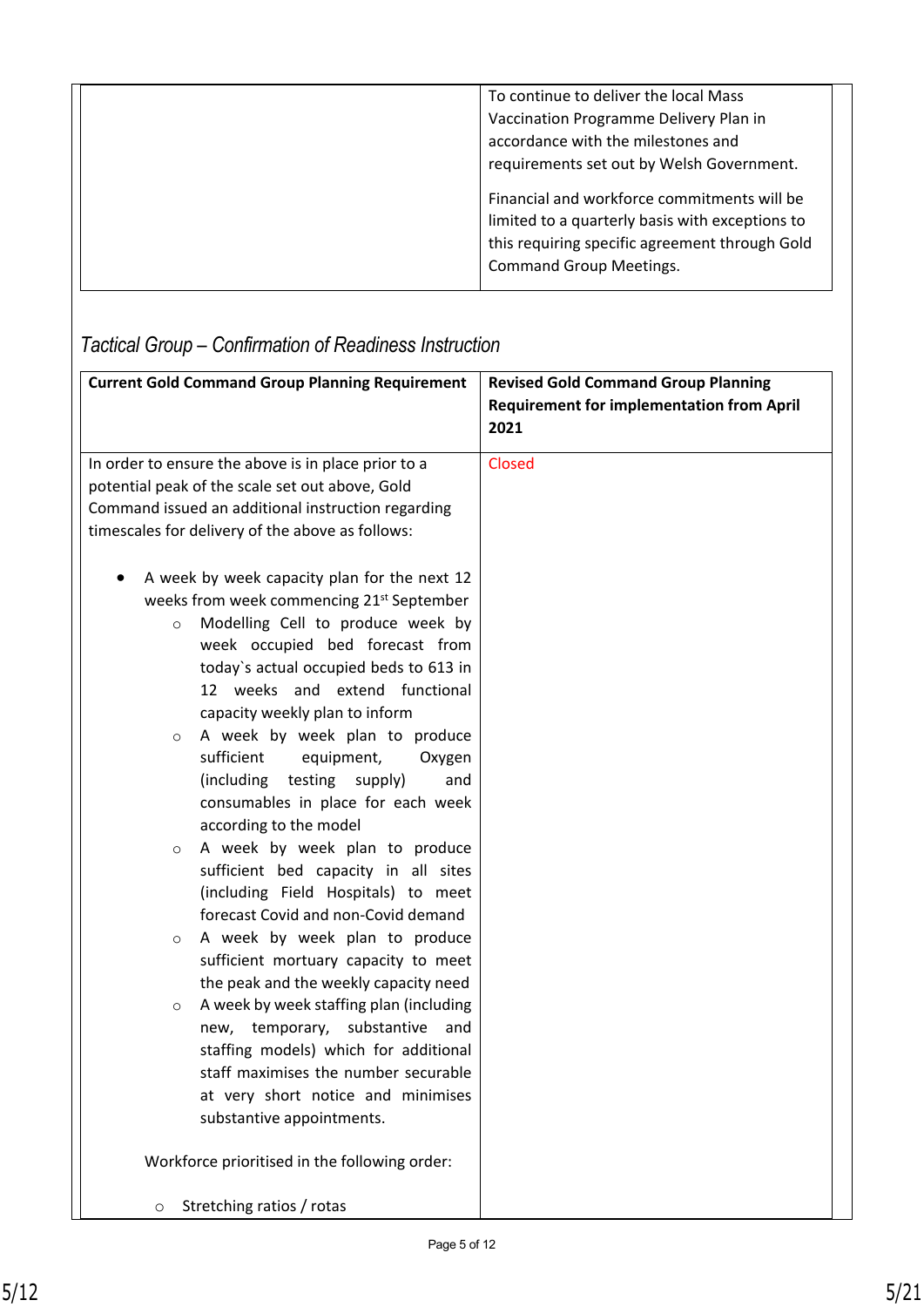- o Bank
- o Redeployment
- o Agency
- o Appointments
- A week by week capacity plan for the next 12 weeks for Care Homes, Primary care and community services to deal with the anticipated peak

#### *Special Requirements*

- *This is an assurance request which doesn't override existing Gold decisions (for example essential services and elective restarted). If in delivering the above, these decisions require review then tactical will need to request this of Gold.*
- *Tactical group to ensure that in its work and the work of its Bronze groups in those areas where there is competing demand for staff, capacity or equipment, Tactical needs to ensure prioritisation of areas that would minimise overall harm.*

## *Public Health Cell*

| <b>Current Gold Command Group Planning Requirement</b>                                                                                                                                                                                                                                                                                                                                 | <b>Revised Gold Command Group Planning</b><br><b>Requirement for implementation from April</b><br>2021                                                                                                                                                                                                                                                                                                                                                 |
|----------------------------------------------------------------------------------------------------------------------------------------------------------------------------------------------------------------------------------------------------------------------------------------------------------------------------------------------------------------------------------------|--------------------------------------------------------------------------------------------------------------------------------------------------------------------------------------------------------------------------------------------------------------------------------------------------------------------------------------------------------------------------------------------------------------------------------------------------------|
| An immediate antigen testing plan with the<br>$\bullet$<br>capacity to test and report all symptomatic<br>people in the local population and                                                                                                                                                                                                                                           | Amended                                                                                                                                                                                                                                                                                                                                                                                                                                                |
| In light of UK portal issues recently<br>$\circ$<br>experienced, strengthen our local<br>antigen testing offer, the aim of which<br>is to reduce local reliance on the DHSC<br>model and provide less than 24 hour<br>turnaround times and access for all<br>symptomatic people and all<br>asymptomatic patients and key<br>workers to local testing capacity in the<br>Hywel Dda area | Through 2021/22, continue to deliver the local<br>Testing Plan in accordance with the latest<br>Welsh Government requirements. This will<br>encompass symptomatic testing, asymptomatic<br>screening and antibody testing using PCR,<br>Lateral Flow Devices and new technologies<br>which become available and are mandated by<br>Welsh Government.<br>Financial and workforce commitments will be<br>limited to a quarterly basis with exceptions to |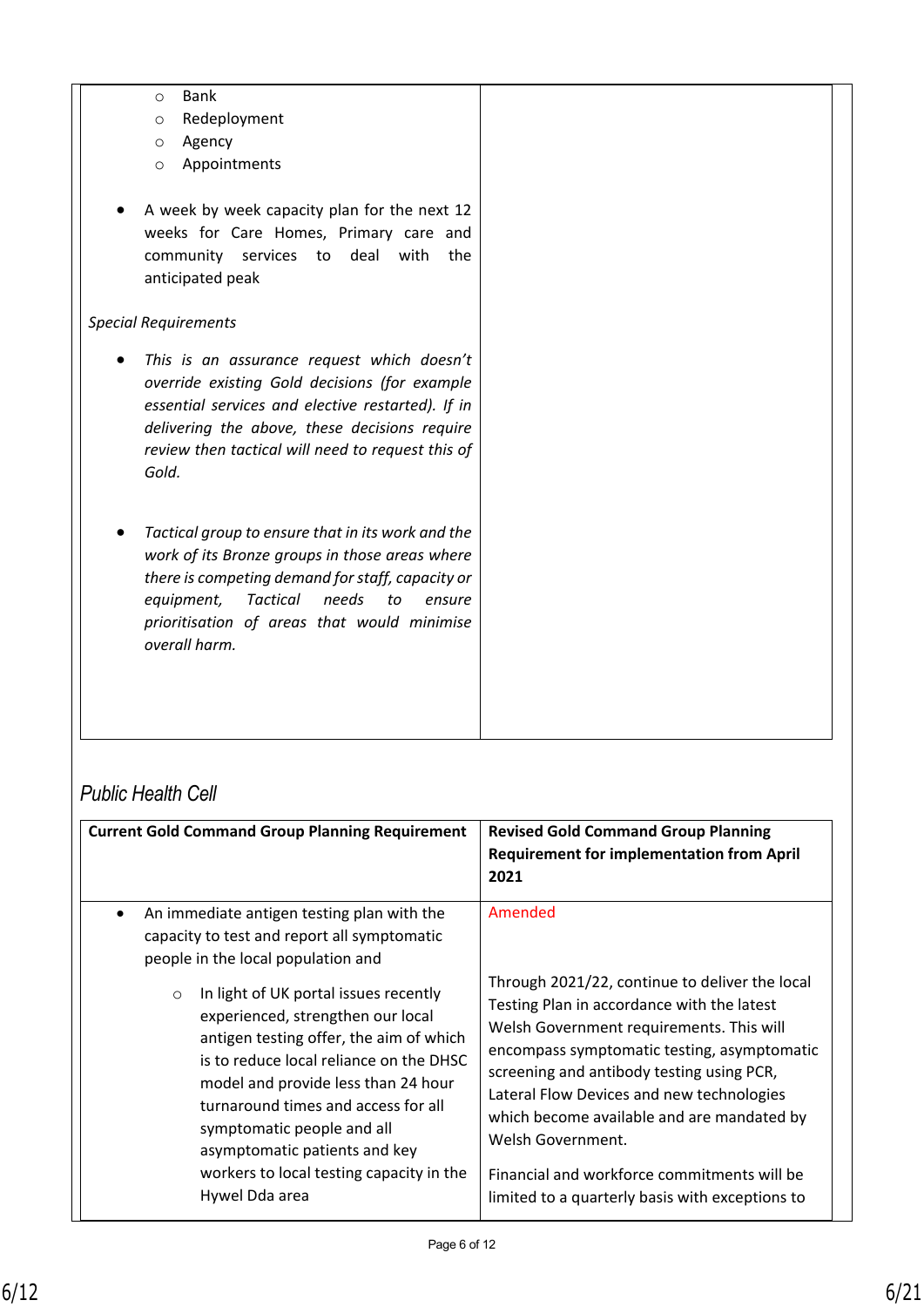|                                                                                                                                                                                                                                                                                                | this requiring specific agreement through Gold<br><b>Command Group Meetings.</b>                                                                                     |
|------------------------------------------------------------------------------------------------------------------------------------------------------------------------------------------------------------------------------------------------------------------------------------------------|----------------------------------------------------------------------------------------------------------------------------------------------------------------------|
| From June 2020, establish and operate the<br>٠<br>Hywel Dda Test, Trace and Protect service<br>To develop a Test, Trace and Protect<br>$\circ$<br>dashboard to include the "leakage<br>rate" from those receiving positive<br>tests to contacting their contacts to<br>self-isolate            | Amended<br>Through 2021/22 continue to support and<br>provide regional co-ordination to the Test,<br>Trace and Protect service across the 3 counties<br>of Hywel Dda |
| An immediate testing plan for key workers in<br>$\bullet$<br>the health and care sector and for those<br>supporting vulnerable groups who are self-<br>isolating                                                                                                                               | Closed - included above                                                                                                                                              |
| Immediately implement a "quarantine" plan<br>$\bullet$<br>for care/residential home discharges to<br>minimise the transfer of asymptomatic COVID<br>positive residents back to the home setting                                                                                                | Closed - included above                                                                                                                                              |
| By September 2020 develop a prioritised plan<br>٠<br>to restart Public Health and wellbeing services<br>that have been suspended or scaled back in<br>the initial response to COVID which limits visits<br>to hospital and other care sites to a minimum                                       | Closed - included in Tactical requirement to<br>develop recovery and restart plans above                                                                             |
| To establish mass vaccination infrastructure<br>$\bullet$<br>and processes, the scale and size of which will<br>be informed by Welsh Government guidance,<br>capable of being implemented from 5th<br>October 2020                                                                             | Closed - included in Tactical requirement to<br>continue to deliver the local Mass Vaccination<br>Programme                                                          |
| From July 2020, establish an antibody testing<br>$\bullet$<br>service which is capable of providing sufficient<br>capacity to offer tests to priority groups as<br>directed by Welsh Government (initially<br>teachers and staff supporting child care hubs<br>but likely to evolve over time) | Closed - included above                                                                                                                                              |

## *PPE Cell*

| <b>Current Gold Command Group Planning Requirement</b>                                                                                                      | <b>Revised Gold Command Group Planning</b><br><b>Requirement for implementation from April</b><br>2021 |
|-------------------------------------------------------------------------------------------------------------------------------------------------------------|--------------------------------------------------------------------------------------------------------|
| From march 2020, establish an efficient and<br>$\bullet$<br>sustainable plan to predict, source, organise<br>and distribute PPE to health and care services | Amended                                                                                                |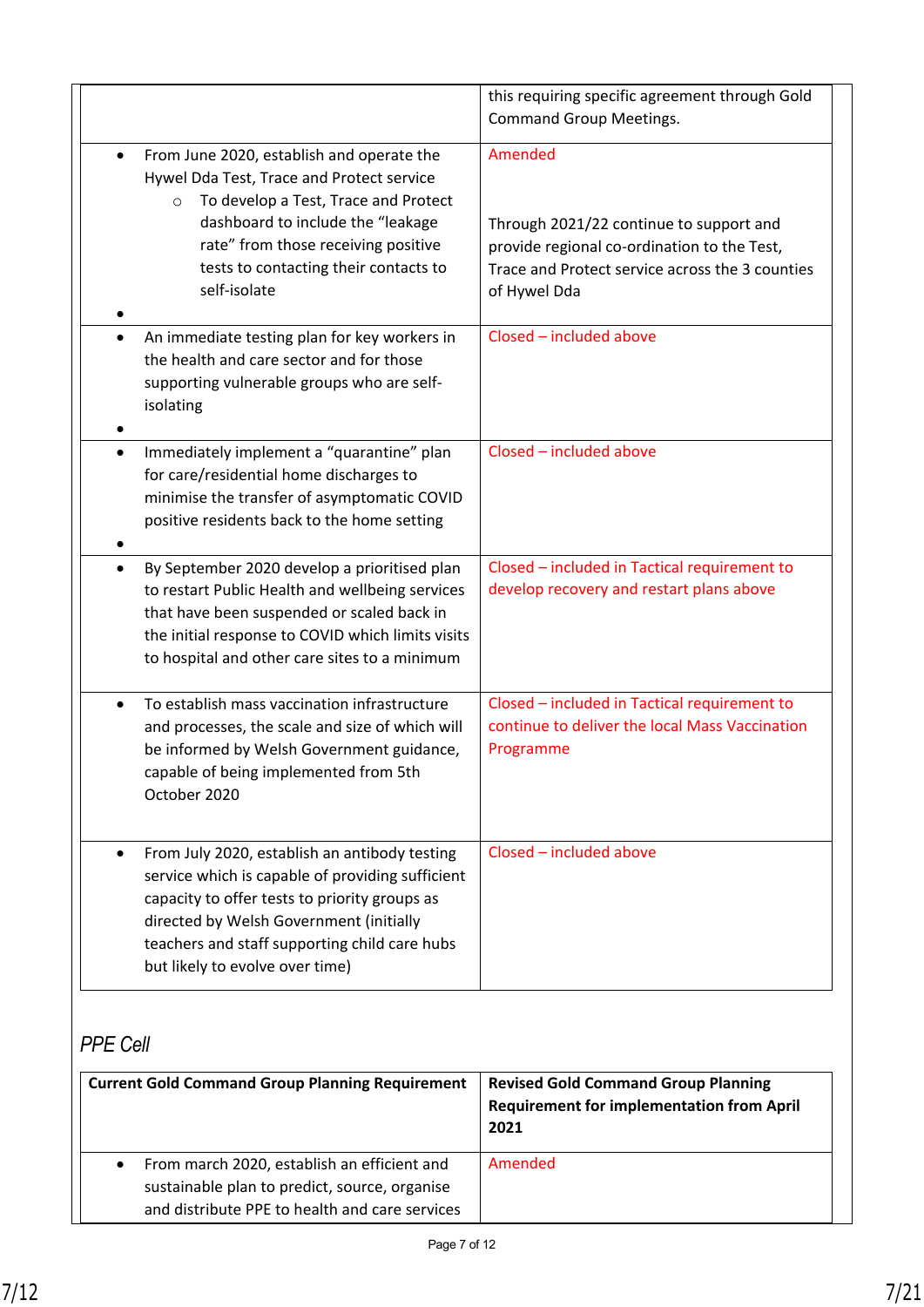| (including domiciliary care, care homes and<br>residential homes) | Through 2021/22 maintain an efficient and<br>sustainable plan to predict, source, organise<br>and distribute PPE to health and care services<br>(including domiciliary care, care homes and<br>residential homes) |
|-------------------------------------------------------------------|-------------------------------------------------------------------------------------------------------------------------------------------------------------------------------------------------------------------|
|                                                                   | Financial and workforce commitments will be<br>limited to a quarterly basis with exceptions to<br>this requiring specific agreement through Gold<br><b>Command Group Meetings.</b>                                |

## *Social Distancing Cell*

| <b>Current Gold Command Group Planning Requirement</b>                                                                                                                        | <b>Revised Gold Command Group Planning</b><br><b>Requirement for implementation from April</b><br>2021                                                                                                                                                                                                                                                                  |
|-------------------------------------------------------------------------------------------------------------------------------------------------------------------------------|-------------------------------------------------------------------------------------------------------------------------------------------------------------------------------------------------------------------------------------------------------------------------------------------------------------------------------------------------------------------------|
| With immediate effect, ensure that the HB<br>complies with all guidance in relation to social<br>distancing measures across all sites (including<br>FHs) and for all services | Amended<br>Through 2021/22 ensure that the HB complies<br>with all guidance in relation to social distancing<br>measures across all sites (including FHs) and for<br>all services<br>Financial and workforce commitments will be<br>limited to a quarterly basis with exceptions to<br>this requiring specific agreement through Gold<br><b>Command Group Meetings.</b> |

## *Modelling Cell*

| <b>Current Gold Command Group Planning</b><br>Requirement | <b>Revised Gold Command Group Planning</b><br><b>Requirement for implementation from April</b><br>2021 |
|-----------------------------------------------------------|--------------------------------------------------------------------------------------------------------|
| From March 2020, build and maintain a                     | Amended                                                                                                |
| model to monitor COVID outbreaks and                      | Through 2021/22 maintain a model to monitor                                                            |
| model the timing and extent of demand                     | COVID outbreaks and model the timing and                                                               |
| surges capable of giving maximum possible                 | extent of demand surges capable of giving                                                              |
| notice of critical care surges (working with              | maximum possible notice of critical care surges                                                        |
| the WG modelling group)                                   | (working with the WG modelling group)                                                                  |
| Provide advice to Bronze groups and                       | Provide advice to Bronze groups and                                                                    |
| $\circ$                                                   | ٠                                                                                                      |
| other Cell leads on reasonable                            | other Cell leads on reasonable planning                                                                |
| planning assumptions regarding the                        | assumptions regarding the timing and                                                                   |
| timing and size of peaks based on the                     | size of peaks based on the latest                                                                      |
| latest transmission model and actual                      | transmission model and actual                                                                          |
| experience                                                | experience                                                                                             |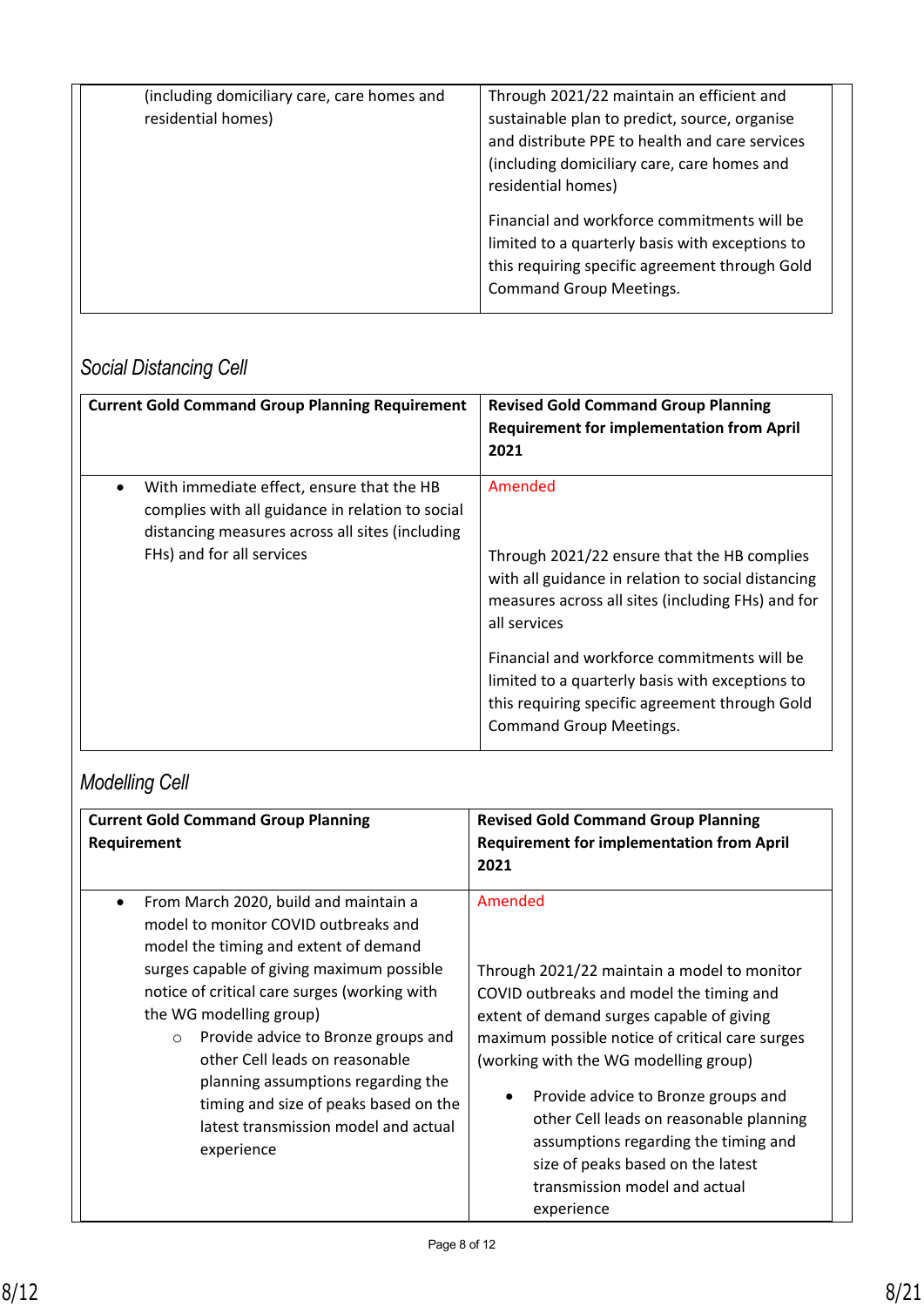## *Command Centre*

| <b>Current Gold Command Group Planning</b><br>Requirement                                                                                                                                                                                                                                                                                                    | <b>Revised Gold Command Group Planning</b><br><b>Requirement for implementation from April</b><br>2021                                                                                                                                                                                                                                                         |
|--------------------------------------------------------------------------------------------------------------------------------------------------------------------------------------------------------------------------------------------------------------------------------------------------------------------------------------------------------------|----------------------------------------------------------------------------------------------------------------------------------------------------------------------------------------------------------------------------------------------------------------------------------------------------------------------------------------------------------------|
| From March 2020, manage all COVID related<br>$\bullet$<br>enquiries                                                                                                                                                                                                                                                                                          | Amended                                                                                                                                                                                                                                                                                                                                                        |
|                                                                                                                                                                                                                                                                                                                                                              | Through 2021/22 manage all COVID related<br>enquiries                                                                                                                                                                                                                                                                                                          |
| From March 2020, receive and communicate<br>$\bullet$<br>out to relevant groups(Bronze, Silver, Gold<br>and Cells), all COVID related policy and                                                                                                                                                                                                             | Amended                                                                                                                                                                                                                                                                                                                                                        |
| guidance from national bodies, regulators<br>and advisors                                                                                                                                                                                                                                                                                                    | Through 2021/22 receive and communicate out<br>to relevant groups(Bronze, Silver, Gold and Cells),<br>all COVID related policy and guidance from<br>national bodies, regulators and advisors                                                                                                                                                                   |
| From March 2020, manage local access to<br>$\bullet$<br>COVID testing (antibody and antigen)                                                                                                                                                                                                                                                                 | Amended                                                                                                                                                                                                                                                                                                                                                        |
|                                                                                                                                                                                                                                                                                                                                                              | Through 2021/22 manage local access to COVID<br>testing (antibody and antigen)                                                                                                                                                                                                                                                                                 |
| From October 2020, establish a process to<br>٠<br>maintain personalised contact with all<br>patients currently waiting for elective care<br>which will:<br>Keep them regularly informed of<br>$\circ$                                                                                                                                                        | Amended<br>Continue to roll out a process to maintain<br>personalised contact with all patients currently                                                                                                                                                                                                                                                      |
| their current expected wait<br>Offer a single point of contact should<br>O<br>they need to contact us<br>Provide advice on self-management<br>$\circ$<br>options whilst waiting<br>Offer advice on what do to if their<br>$\circ$<br>symptoms deteriorate<br>Establish a systematic approach to<br>O<br>measuring harm - bringing together<br>the clinically | waiting for elective care which will:<br>Keep them regularly informed of their<br>$\bullet$<br>current expected wait<br>Offer a single point of contact should<br>$\bullet$<br>they need to contact us<br>Provide advice on self-management<br>$\bullet$<br>options whilst waiting<br>Offer advice on what do to if their<br>$\bullet$<br>symptoms deteriorate |
| assessed harm and harm self-<br>O<br>assessed by the patient and use this<br>to inform waiting list prioritisation                                                                                                                                                                                                                                           | Establish a systematic approach to<br>$\bullet$<br>measuring harm - bringing together the<br>clinically assessed harm and harm self-                                                                                                                                                                                                                           |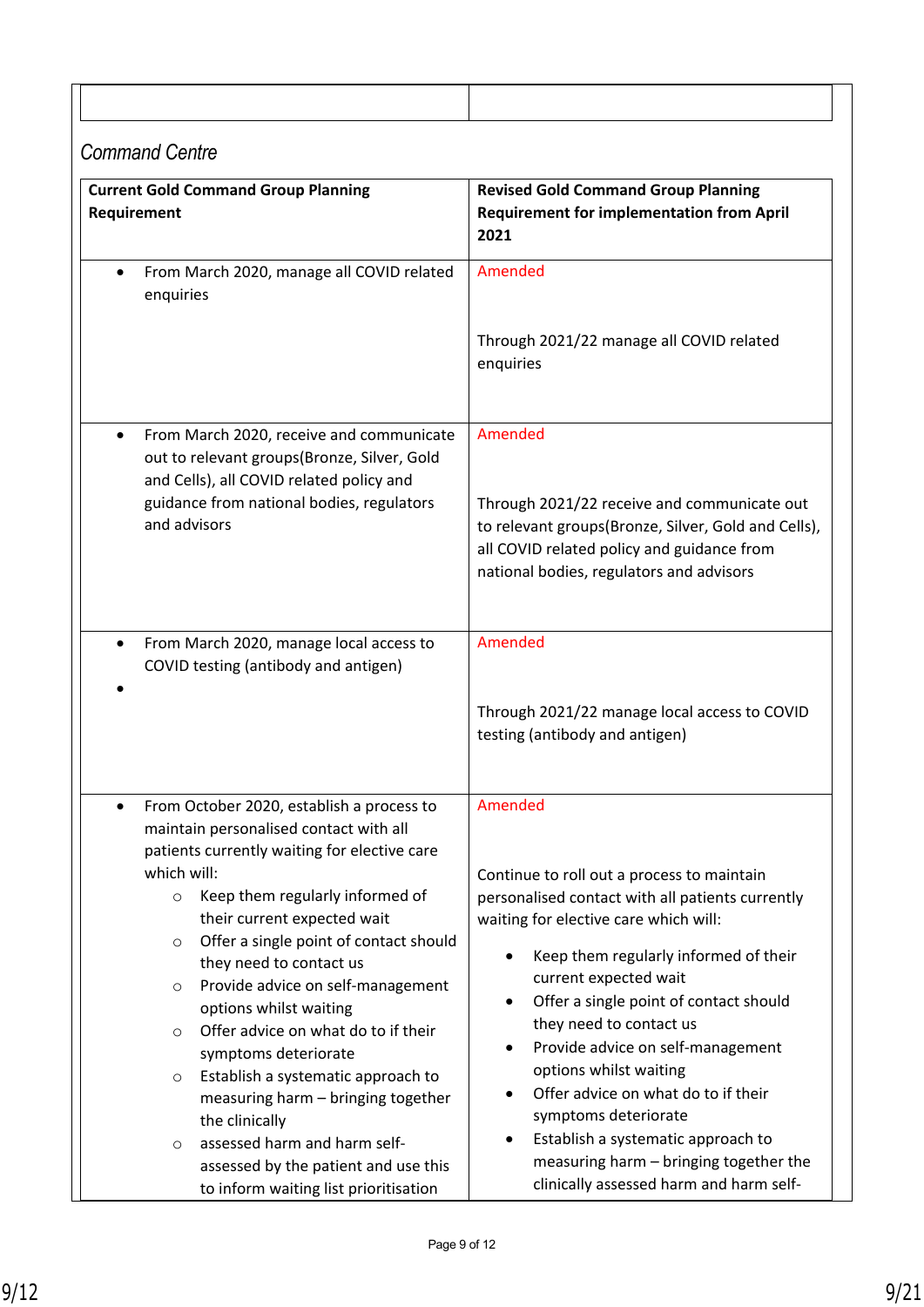| Offer alternative treatment options if<br>assessed by the patient and use this to<br>inform waiting list prioritisation<br>appropriate<br>Offer alternative treatment options if<br>appropriate<br>Incorporate review and checking of<br>patient consent |
|----------------------------------------------------------------------------------------------------------------------------------------------------------------------------------------------------------------------------------------------------------|
|----------------------------------------------------------------------------------------------------------------------------------------------------------------------------------------------------------------------------------------------------------|

The Board is asked to ratify this Gold Command Requirement today.

The implications of this decision is that the Tactical Group has agreed that the Health Board is now in a position to serve notice to decommission the field hospital sites at Bluestone and Parc y Scarlets*.* Chair's action has been used to allow this decision to be enacted in a timely way prior to today's meeting and Board ratification for this is requested.

### **Vaccination Programme Update**

Since the last update, our local vaccination programme has accelerated to an unprecedented degree. At time of writing, 158,381 vaccinations have been given; 138,880 first doses and 19,501 second doses. In line with our Mass Vaccination Programme Delivery Plan, we have now completed the first 4 priority groups (as defined by the Joint Committee on Vaccinations and Immunisations (JCVI)) with a current first dose uptake for this cohort standing at 94.5% based on cohort size estimates. We also embarked on our second dose delivery plan on 15<sup>th</sup> February 2021 and have, so far fully vaccinated 72% of our front line health workers, 58% of care home staff and 64% of social care workers.

We remain on plan to have offered all those in priority groups 1 to 9 a first dose vaccination by 18<sup>th</sup> April 2021 (a further c.90,000 doses at time of writing) as well as offering second doses to all those falling due by that date. The Vaccination Bronze Group is currently working on plans for the next phase of delivery to offer vaccinations to all eligible adults in our area by the end of July 2021 (as per Milestone 3 set out in NHS Wales' Vaccination Strategy for Wales, **attached at Appendix 1**). The latest version of Hywel Dda's Mass Vaccination Programme Delivery Plan has been signed off by the Tactical Group and is subject to ongoing change and adjustment in light of operational and supply considerations.

Weekly Vaccination bulletins continue to keep our staff, partners and local population informed of the progress we are making and provide estimates of the dates from which each cohort can expect to be invited for vaccination and the likely location – either a Mass Vaccination Centre or a local site managed by their GP Surgery.

### **Gold Level Cell Updates**

The Executive Team continues to meet formally on a weekly basis to review and co-ordinate the work of both the Silver Tactical Group and the Gold level Cells. At the time of writing, all Cells were reporting no issues with their latest position and projections. As indicated in the last written update to Board, Lateral Flow Device Testing has now commenced across the Health Board and a risk assessment has been provided to the Quality, Safety and Experience Assurance Committee for assurance. A verbal update on the latest position in relation to this and other testing issues will be provided by the Director of Therapies and Health Science at the meeting.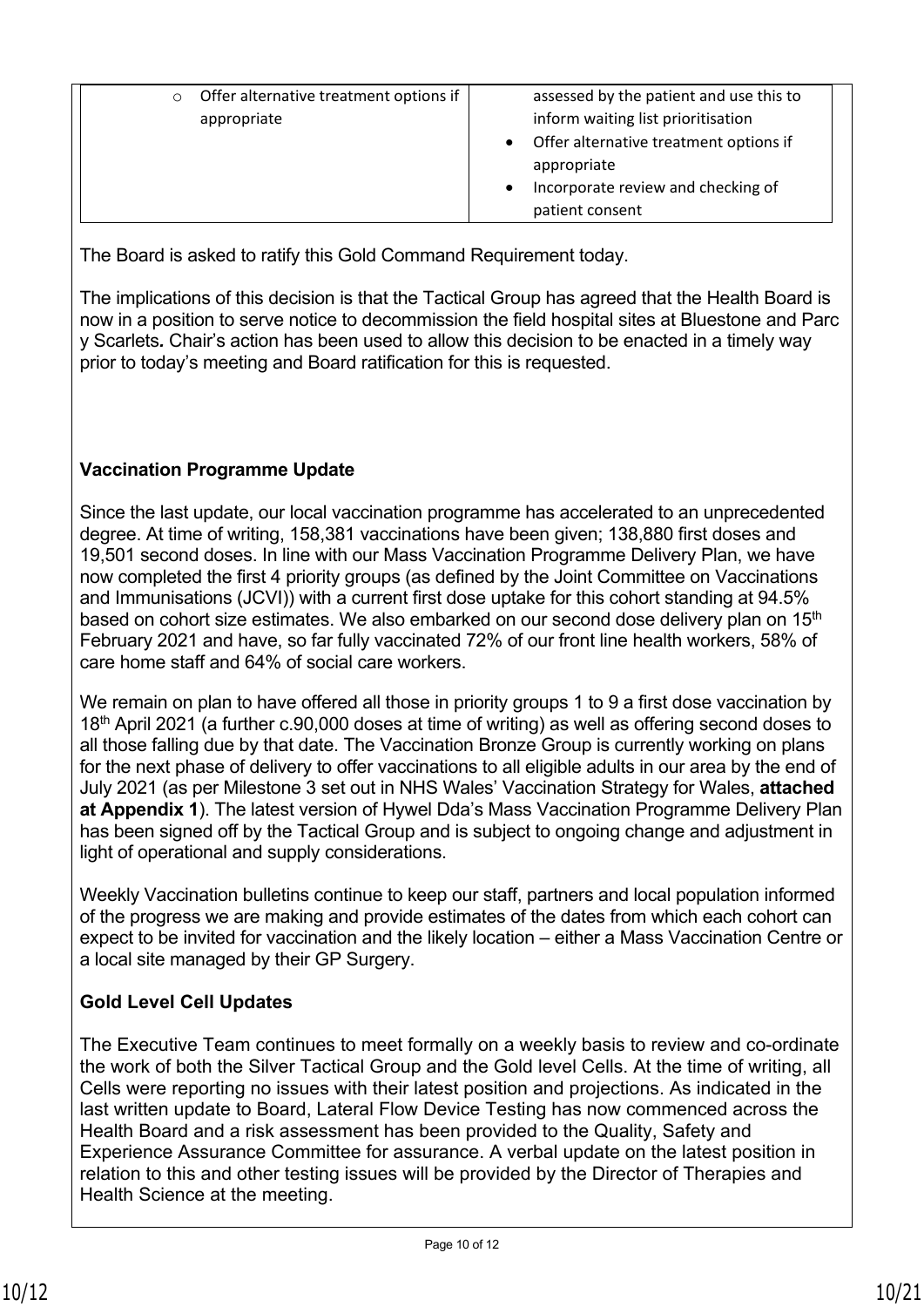### **Argymhelliad / Recommendation**

The Board is asked to:

- Ratify the decision taken under Chair's action to serve notice to the Field Hospitals located at Bluestone and Parc y Scarlets;
- Ratify the adjustments to existing Gold Command Planning Requirements, for inclusion in the 2021/22 Recovery Plan, as set out above.

| Amcanion: (rhaid cwblhau)<br><b>Objectives: (must be completed)</b>                                                                               |                                                                                                                                                                                                                                                                                                                                     |
|---------------------------------------------------------------------------------------------------------------------------------------------------|-------------------------------------------------------------------------------------------------------------------------------------------------------------------------------------------------------------------------------------------------------------------------------------------------------------------------------------|
| Cyfeirnod Cofrestr Risg Datix a Sgôr<br>Cyfredol:<br>Datix Risk Register Reference and<br>Score:                                                  | 853 - Risk that Hywel Dda's response to COVID-19 will<br>be insufficient to manage demand (Score 5)<br>854 - Risk that Hywel Dda's Response to COVID-19<br>will be larger than required for actual demand (Score 6)<br>855 - Risk that UHB's non-covid related services and<br>support will not be given sufficient focus (Score 8) |
| Safon(au) Gofal ac lechyd:<br>Health and Care Standard(s):<br><b>Hyperlink to NHS Wales Health &amp;</b><br><b>Care Standards</b>                 | All Health & Care Standards Apply                                                                                                                                                                                                                                                                                                   |
| <b>Amcanion Strategol y BIP:</b><br><b>UHB Strategic Objectives:</b><br><b>Hyperlink to HDdUHB Strategic</b><br><b>Objectives</b>                 | All Strategic Objectives are applicable                                                                                                                                                                                                                                                                                             |
| <b>Amcanion Llesiant BIP:</b><br><b>UHB Well-being Objectives:</b><br><b>Hyperlink to HDdUHB Well-being</b><br>Objectives Annual Report 2018-2019 | 9. All HDdUHB Well-being Objectives apply                                                                                                                                                                                                                                                                                           |

| <b>Gwybodaeth Ychwanegol:</b><br><b>Further Information:</b>                                                                                                   |                                                                                                                                                                        |
|----------------------------------------------------------------------------------------------------------------------------------------------------------------|------------------------------------------------------------------------------------------------------------------------------------------------------------------------|
| Ar sail tystiolaeth:<br>Evidence Base:                                                                                                                         | Included within the report                                                                                                                                             |
| <b>Rhestr Termau:</b><br><b>Glossary of Terms:</b>                                                                                                             | Included within the report                                                                                                                                             |
| Partïon / Pwyllgorau â ymgynhorwyd<br>ymlaen llaw y Cyfarfod Bwrdd Iechyd<br>Prifysgol:<br>Parties / Committees consulted prior<br>to University Health Board: | Hywel Dda University Health Board Gold Command<br>Hywel Dda University Health Board Silver Tactical<br>Hywel Dda University Health Board Bronze Group<br><b>Chairs</b> |

| <b>Effaith: (rhaid cwblhau)</b><br>Impact: (must be completed)    |                                                                           |
|-------------------------------------------------------------------|---------------------------------------------------------------------------|
| <b>Ariannol / Gwerth am Arian:</b><br><b>Financial / Service:</b> | Any financial impacts and considerations are identified in<br>the report. |
| <b>Ansawdd / Gofal Claf:</b><br><b>Quality / Patient Care:</b>    | Any issues are identified in the report                                   |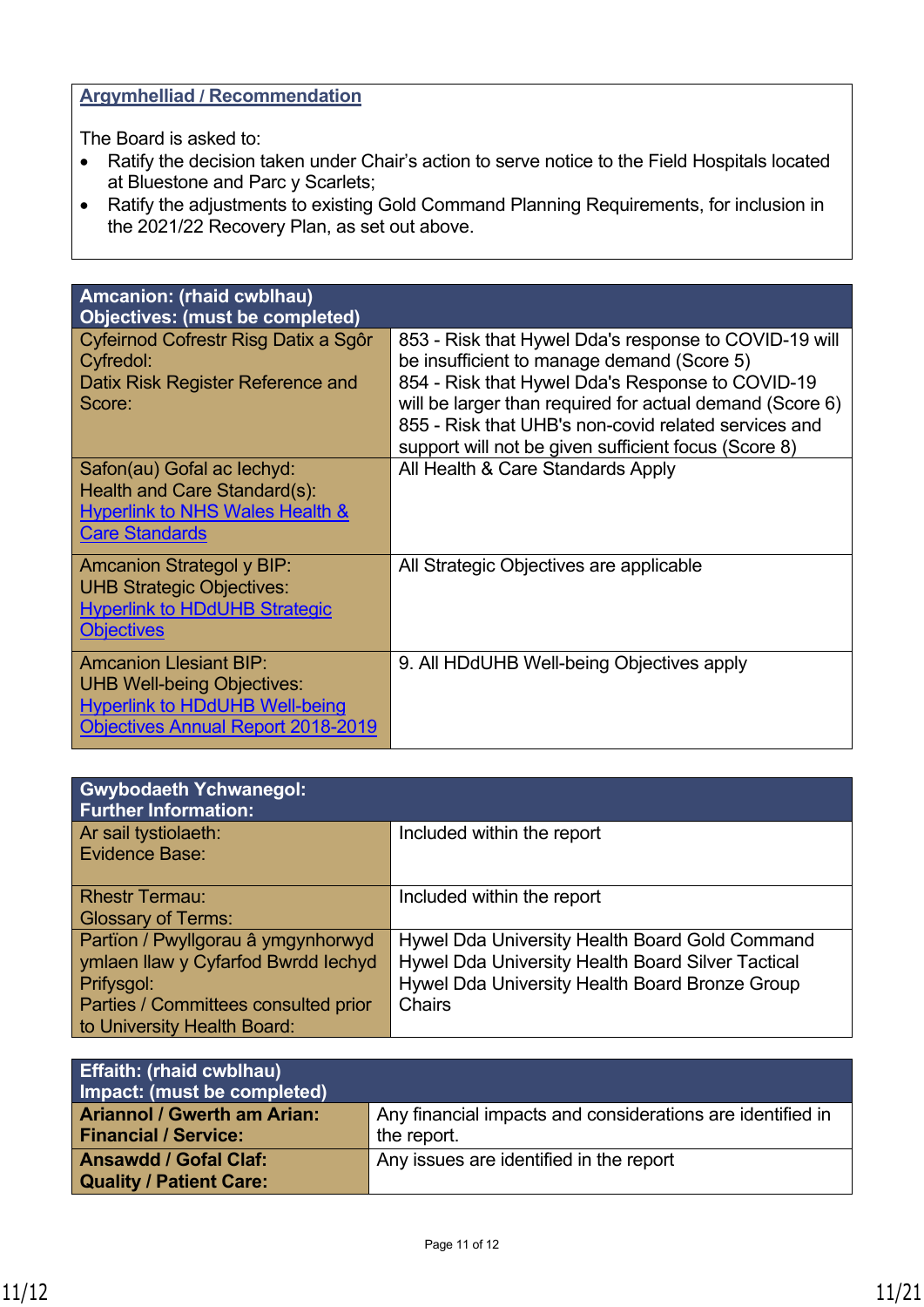| <b>Gweithlu:</b><br><b>Workforce:</b>   | Any issues are identified in the report                                                                                                                               |
|-----------------------------------------|-----------------------------------------------------------------------------------------------------------------------------------------------------------------------|
| Risg:<br><b>Risk:</b>                   | Consideration and focus on risk is inherent within the<br>report. Sound system of internal control helps to ensure<br>any risks are identified, assessed and managed. |
| <b>Cyfreithiol:</b><br>Legal:           | Any issues are identified in the report                                                                                                                               |
| <b>Enw Da:</b><br><b>Reputational:</b>  | Any issues are identified in the report                                                                                                                               |
| <b>Gyfrinachedd:</b><br><b>Privacy:</b> | Not applicable                                                                                                                                                        |
| Cydraddoldeb:<br><b>Equality:</b>       | Not applicable                                                                                                                                                        |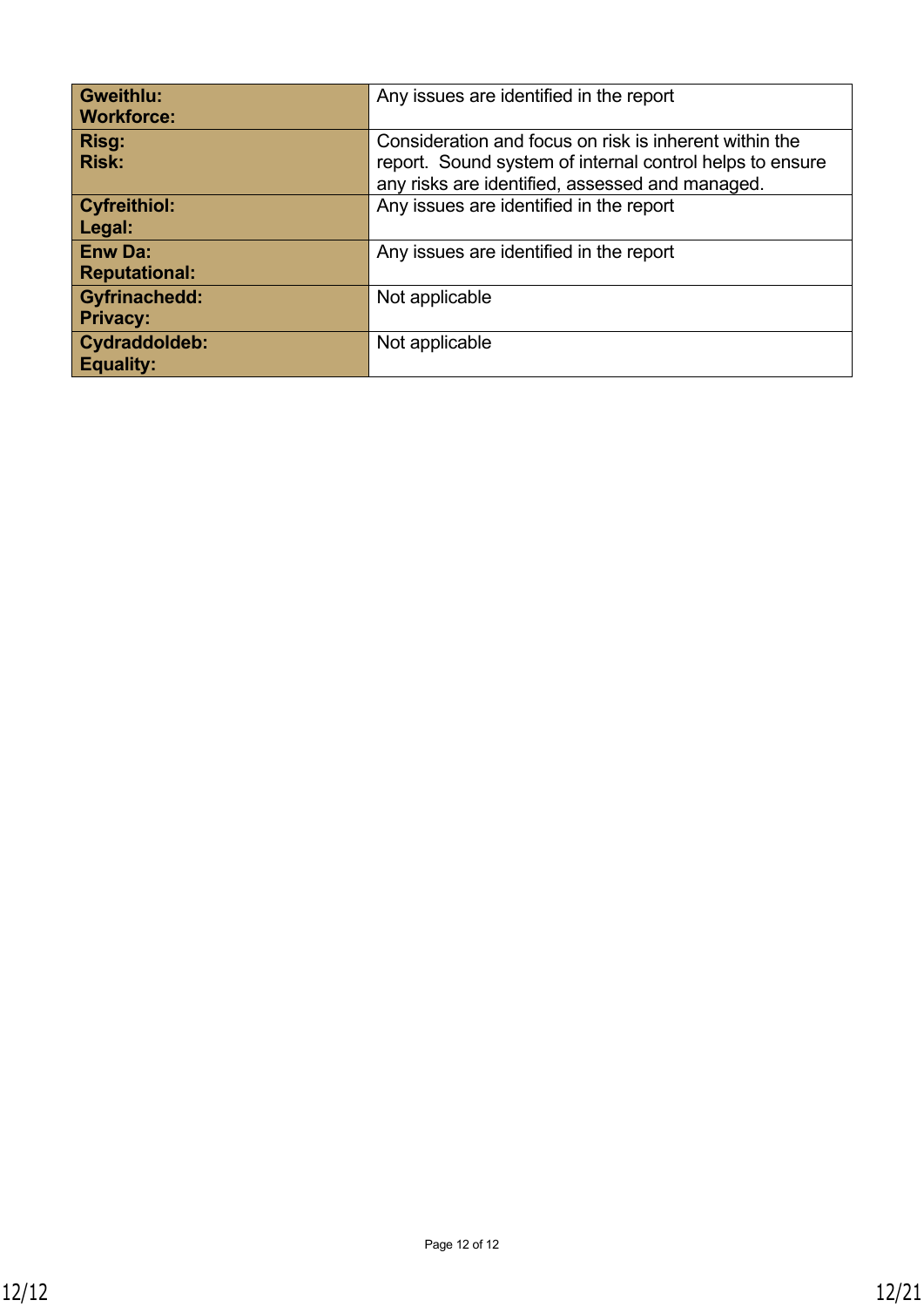



Llywodraeth Cymru Welsh Government



# **Vaccination Strategy for Wales**

## **February 2021**

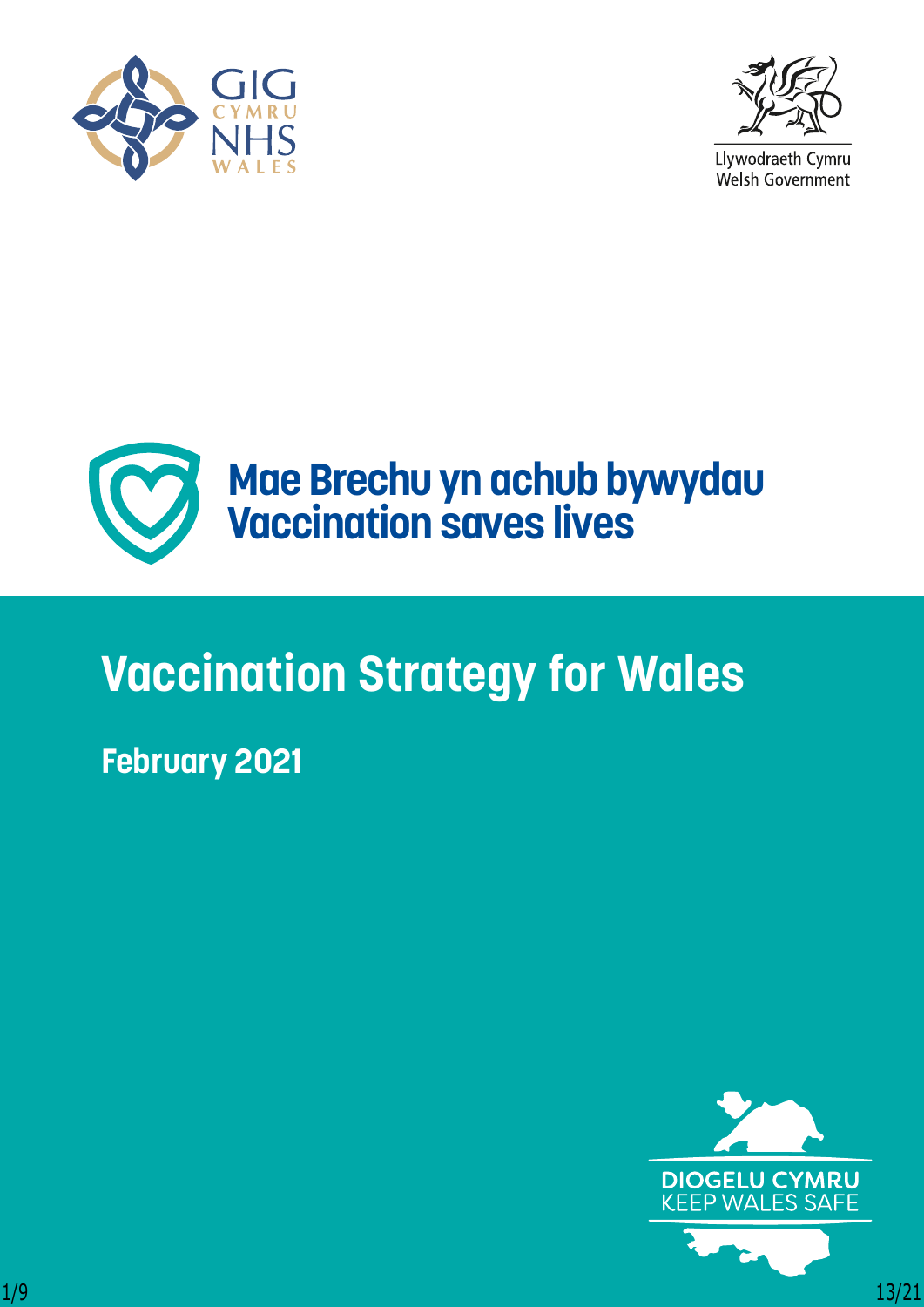## **Contents**

- Section 1 Ministerial foreword
- Section 2 Overview and where we are now
- Section 3 Our Priorities
- Section 4 Looking Ahead
- Section 5 Keeping up to date on the vaccination programme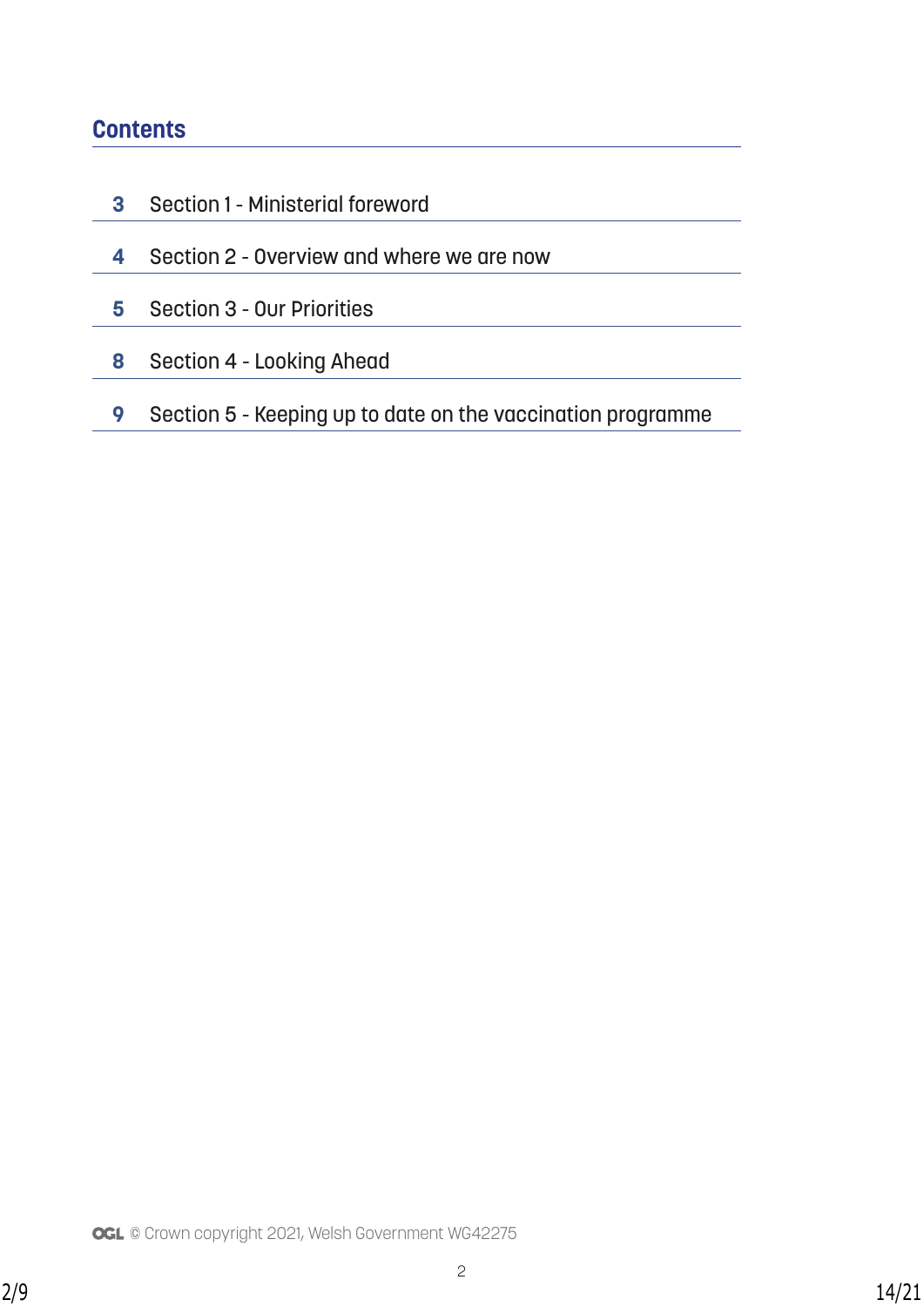## **SECTION 1. Ministerial Foreword**

On 11 January we published our Vaccination Strategy for Wales. Whilst less than 2 months ago, a huge amount has happened since then. We are now over half way to protecting all those in priority groups 1-9, and have vaccinated over one-third of all those age 16 and over in Wales. Our vaccination programme has gone from strength to strength and I am publishing this update to both reflect on progress and provide some further detail on our current and upcoming priorities.

More than 890,000 people in Wales – most of whom are amongst the most vulnerable to poor outcomes should they become infected with Coronavirus – have now received their first dose of the vaccine. Second doses, which are important for longer term protection, are also beginning to be rolled out with over 70,000 people having had theirs already. By following the JCVI's advice on a longer interval between doses, we have been able to protect more people with first doses and provide good short and longer term protection for as many people as possible as quickly as possible. This is an incredible effort in the national interest. My deepest thanks goes to all those involved – from NHS Wales, public and private sector partners, and the many volunteers that have stepped up.

My thanks also go to the many hundreds of thousands of you that have taken-up your offer of the vaccine. You have played your part in our national mission to keep Wales safe – thank you. The situation in Wales as we enter spring 2021 remains serious. Cases of the virus are still high and a new, more infectious variant of coronavirus has emerged across the UK, and is now the dominant variant in all parts of Wales. As a result, we are all continuing to stay at home to keep Wales safe. But the impressive start to our vaccine programme has brought with it hope for all of us, and vaccines remain effective against this new variant.

The evidence is still emerging but confidence is building that the vaccine programme is a critical factor in our journey out of lockdown and to a brighter near future.

In the meantime, we all need to continue to follow the rules and guidance in place to keep ourselves and our families safe. This means meeting as few people as possible, washing our hands regularly, wearing a face covering and keeping our distance from others.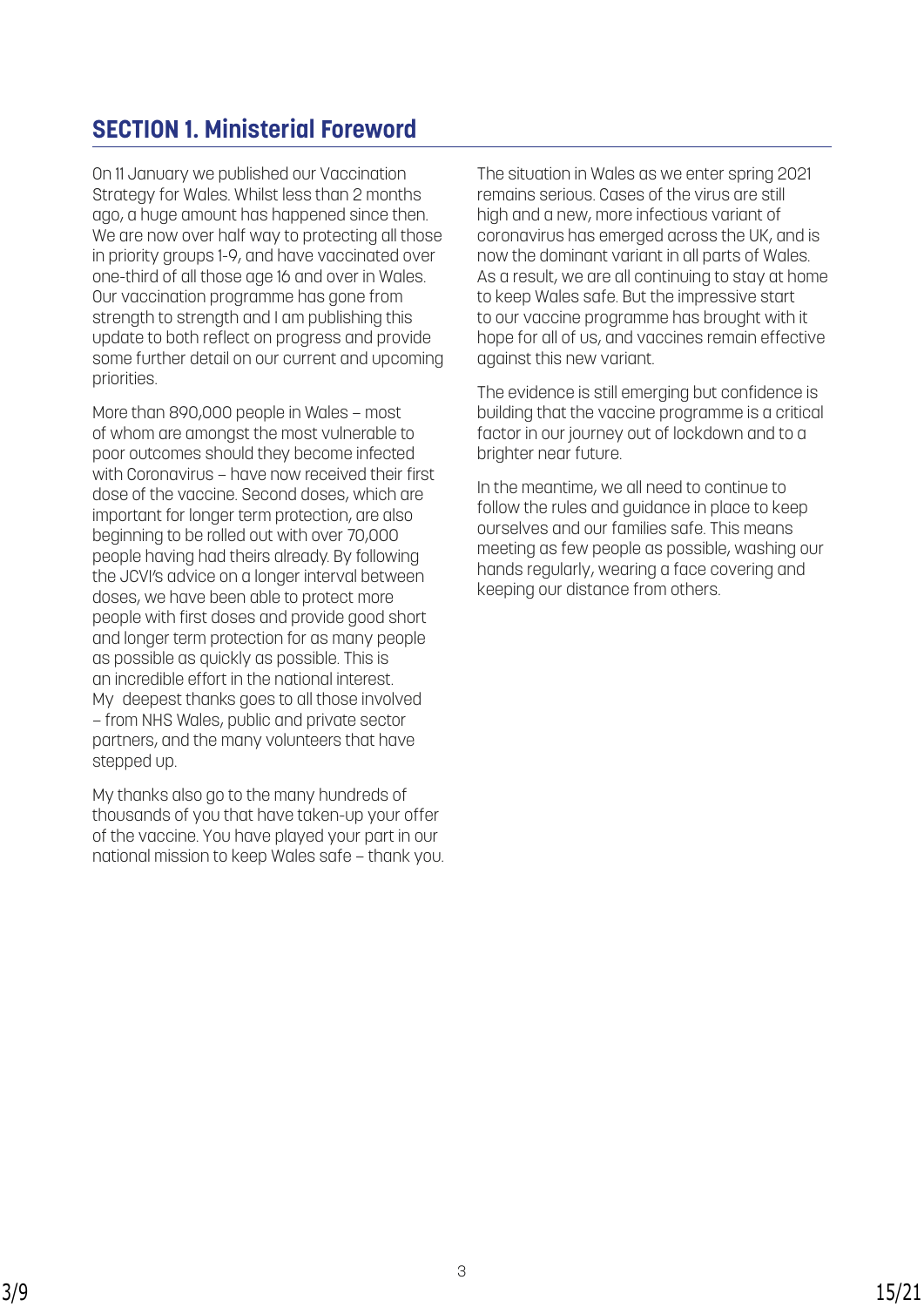## **SECTION 2. Overview and where we are now**

We published our national strategy<sup>1</sup> on 11 January. It built upon the plans already in place within each of our seven Health Boards and trusts and provided more detail about our programme. We said in the strategy that it would be reviewed regularly – so that it reflected the latest clinical, scientific and other evidence. This update represents the first of those reviews.

Since publishing the strategy we have achieved our first milestone and are already making good progress towards the second. Some greater certainty is also beginning to emerge in relation to the third milestone. This update will provide more information on the current and future priorities.

It is important to be clear about the ongoing supply challenges. While supply into the UK is forecast to pick-up and stabilise from March; uncertainty and instability remains and is likely to be a feature throughout the duration of the programme.

Our infrastructure and capacity has continued to grow since the publication of our strategy last month. We prioritised building strong foundations at the outset and this has paid off as we've progressed into the programme. At points, and when supply has allowed, vaccines have been administered from almost 500 locations across Wales at a combination of mass centres, GP practices, hospital sites and via mobile units. We have seen the role of primary care expand considerably over recent weeks and expect this to grow and adapt into the next stages, including with a greater role for community pharmacy.

Since publishing our strategy, the amount and types of information we routinely publish has increased. We are committed to providing information to keep everyone informed. More details are provided later on this.

### **Where we are now**

Since commencement of the vaccine programme in early December we have:

- **Achieved the first milestone in our strategy**. That is to have offered the vaccine to everyone in the first 4 priority groups:
	- everyone over 70;
	- all frontline health and social care workers;
	- everyone living or working in older people's care homes; and
	- everyone who is clinically extremely vulnerable.
- As a consequence of completing priority groups 1–4 we have sought to **protect 88% of those most at risk** of dying from Coronavirus.
- Seen incredible uptake from those groups that have been offered the vaccine. With **uptake in excess of 80%** in these groups, and exceeding 90% in some groups.
- **Made significant progress in building our vaccination infrastructure in all parts of Wales**, with vaccines being administered from close to 500 locations some weeks.
- **Increasing capacity by bringing on board a flexible and multi-professional workforce** which has enabled us to administer almost 180,000 doses of the vaccine some weeks.
- **Reached out to and engaged with a wide range of communities, partners and stakeholders** to seek to ensure a fair and equitable approach, which instils confidence, community and personal responsibility, and also ensures no one is left behind.
- **Administered a first dose of the vaccine to over 850,000 people** in Wales in less than 3 months.

<sup>1</sup> [gov.wales/sites/default/files/publications/01-2021/vaccination-strategy-for-wales\\_3.pdf](http://gov.wales/sites/default/files/publications/2021-01/vaccination-strategy-for-wales_3.pdf)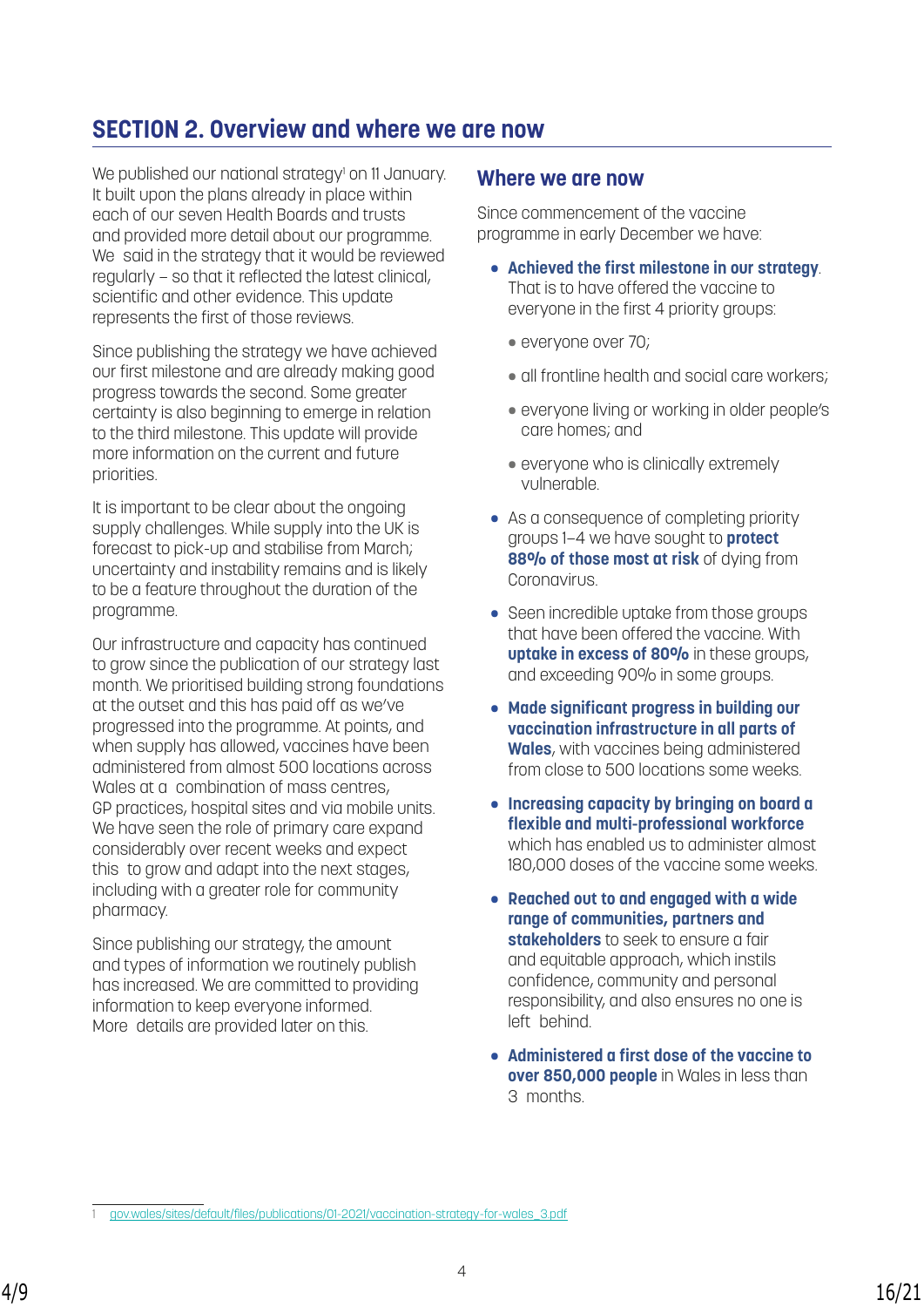## **SECTION 3. Our Priorities**

Our priority list of people to receive the vaccine has been agreed by endorsing the UK's independent Joint Committee on Vaccination and Immunisation (JCVI). The same priority list is being followed by all four nations in the UK and has the support of all 4 Chief Medical Officers within the UK.

It is on this priority list that we based the 3 milestones in our strategy.

## **Milestone 1**

We achieved milestone 1 on 12 February. Eligible groups have been actively identified and called. Uptake has been extremely high with almost 9 in 10 in groups 1-4 accepting vaccination. It's never too late to be vaccinated. In recognition of the fact that there will be reasons why some people in the first 4 groups have not yet been offered or taken up their vaccine – we have implemented a no one left behind approach.

If, for example, a person has changed their mind about vaccination, missed their appointment because they were unwell, were not given an appointment because they were not listed as a frontline health or social care worker or live or work in an older person's care home that has had cases of the virus recently, they have not missed their chance. Every health board is actively encouraging those in groups 1-4 that have not yet had their vaccine and all have published contact numbers and email addresses for those in the first 4 groups to get in touch. Those details can be found at [gov.wales/get](http:// gov.wales/get-your-covid-19-vaccination-if-you-think-you-have-been-missed)[your-covid-19-vaccination-if-you-think-you](http:// gov.wales/get-your-covid-19-vaccination-if-you-think-you-have-been-missed)[have-been-missed.](http:// gov.wales/get-your-covid-19-vaccination-if-you-think-you-have-been-missed)

The **no one left behind** approach is something that we will continue to see throughout the vaccine programme. As we move through the priority groups, NHS Wales will continue to check back to ensure that all those who are eligible and want the vaccine get it and that those who have not made up their minds continue to have opportunities.

## **Milestone 2**

Having achieved milestone 1 we are now pursuing milestone 2. That is to offer the vaccine to everyone in priority groups 5-9. That includes:

- everyone aged 50 to 69;
- everyone aged over 16 with an underlying health condition, which puts them at increased clinical risk of serious illness with COVID-19 – including some people with learning disabilities and with severe mental illness; and
- many invaluable unpaid carers who provide care for someone who is clinically vulnerable to COVID-19.

Our strategy said that our aim was to offer the vaccine to these groups by the spring, and we subsequently confirmed our intention to do this by the end of April. We are now aiming to **bring this forward to the middle of April**. This is following commitments made by the UK Government to bring forward some of Wales' supply allocation to enable an earlier delivery timescale. We have always been clear that we had the capacity to go quicker were the supply available. However, this earlier allocation of supply comes with challenges because of the type of supply and the timing of its delivery. Therefore, while we are clear that we have the capacity to deliver to this timescale, supply is very much the limiting factor.

By targeting the priority groups in milestones 1 and 2, it is estimated that **around 99% of deaths from Covid-19 will be prevented**. That is significant; giving us confidence and presenting opportunities as we navigate the virus through the months ahead.

Uptake of the vaccine has been exceptionally high within groups 1-4. As the vaccine programme moves into the younger and healthier groups, we will continue to work to protect as many people as possible, however it is possible that uptake levels may drop off slightly. The vaccines are very safe, with evidence from over 17 million doses given in the UK and weekly reports published by the Medicines Regulator. We will continue to pursue very high levels of uptake and use all levers available to us to do this – including our communications channels and opportunities through our infrastructure arrangements. Our aim for groups 5-9 is to achieve at least 75% uptake.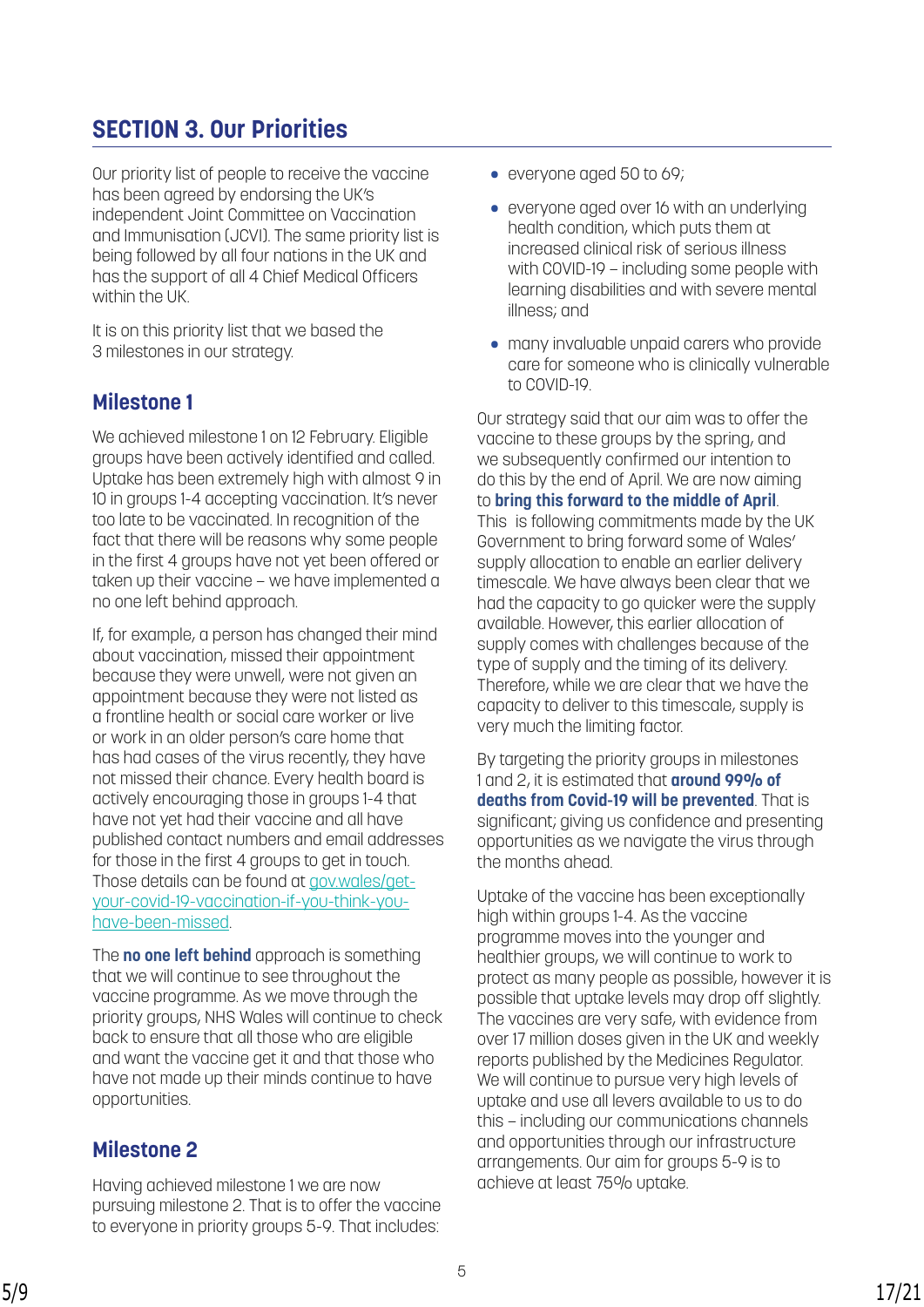With the strong progress we have seen in terms of both infrastructure and capacity, supply permitted, we expect to achieve the following during milestone 2:

- **1 million vaccine doses administered by 7 March**
- **1 million first doses administered by 14 March**
- **To administer over 1.5 million doses during Milestone 2**

As of week commencing 15 February, NHS Wales has effectively begun operating two sets of arrangements alongside each other – that's a first dose system and a second dose system.

This brings with it operational challenges, for example around scheduling and appointments. It also brings with it challenges around vaccine stock management and in terms of capacity.

We all want to see the continued high-pace that we have seen over recent weeks with first doses. But second doses are essential for longer term protection and, as a consequence, there is a need for a balance between the deployment of both doses. Completing the first 4 priority groups means that the most vulnerable in our communities have a high level of protection against the virus. This gives us the confidence and assurance to start deploying second doses.

Over the coming weeks and months we will continue to see NHS Wales administer thousands of vaccines each week, but these will be a mix of first and second doses, so the numbers of new people called for appointments may not be as high as they have been over recent weeks.

That said, we do not believe that NHS Wales has peaked yet in terms of capacity. To-date, the highest weekly number of vaccines administered has been around 180,000 vaccines. Subject to the availability of supply, we are confident we have the capacity to exceed 200,000 doses in a week.

There will be weeks where there are reduced levels of supply across the UK. These dips in

supply will be planned and expected and as a result we will flex our infrastructure and capacity accordingly. We have the flexibility within our model to pop-up and pop-down vaccine locations as needed. This means NHS Wales will need to prioritise the vaccine programme alongside its other essential work.

**Priority group 6** is a large and complex group and merits explanation.

[JCVI priority group 6](https://www.gov.uk/government/publications/priority-groups-for-coronavirus-covid-19-vaccination-advice-from-the-jcvi-30-december-2020/joint-committee-on-vaccination-and-immunisation-advice-on-priority-groups-for-covid-19-vaccination-30-december-2020) includes 'all individuals aged 16 years to 65 years with underlying health conditions which put them at higher risk of serious disease and mortality'. It also includes some unpaid carers.

We have published separate guidance on the prioritisation of unpaid carers<sup>2</sup> and of those with learning disabilities and severe mental illness<sup>3</sup>.

Priority group 6 is further defined in the [Green](https://www.gov.uk/government/publications/covid-19-the-green-book-chapter-14a)  Book Chapter 14a<sup>4</sup> as 'Adults aged 16 to 65 years in an at-risk group'. The list of at-risk conditions can be further subdivided into **three main sub-groups:**

- Adults aged 16 to 65 years in an at-risk group which includes:
	- Chronic respiratory disease;
	- Chronic heart disease and vascular disease;
	- Chronic kidney disease;
	- Chronic liver disease;
	- Chronic neurological disease, including severe or profound learning disability (which the separate guidance we will publish will explain);
	- Diabetes mellitus;
	- Immunosuppression;
	- Asplenia or dysfunction of the spleen;
	- Morbid obesity; and
	- Severe mental illness (which the separate guidance5 we have published explains)

<sup>2</sup> [gov.wales/covid-19-vaccination-and-unpaid-carer](https://gov.wales/covid-19-vaccination-and-unpaid-carers)s

<sup>3</sup> [gov.wales/covid-19-vaccinations-prioritisation-individuals-learning-disability-or-severe-mental-illnes](http://gov.wales/covid-19-vaccinations-prioritisation-individuals-learning-disability-or-severe-mental-illness)s

<sup>4</sup> [www.gov.uk/government/publications/covid-19-the-green-book-chapter14-a](http://www.gov.uk/government/publications/covid-19-the-green-book-chapter-14a)

<sup>5</sup> [gov.wales/covid-19-vaccinations-prioritisation-individuals-learning-disability-or-severe-mental-illness](http://gov.wales/covid-19-vaccinations-prioritisation-individuals-learning-disability-or-severe-mental-illness)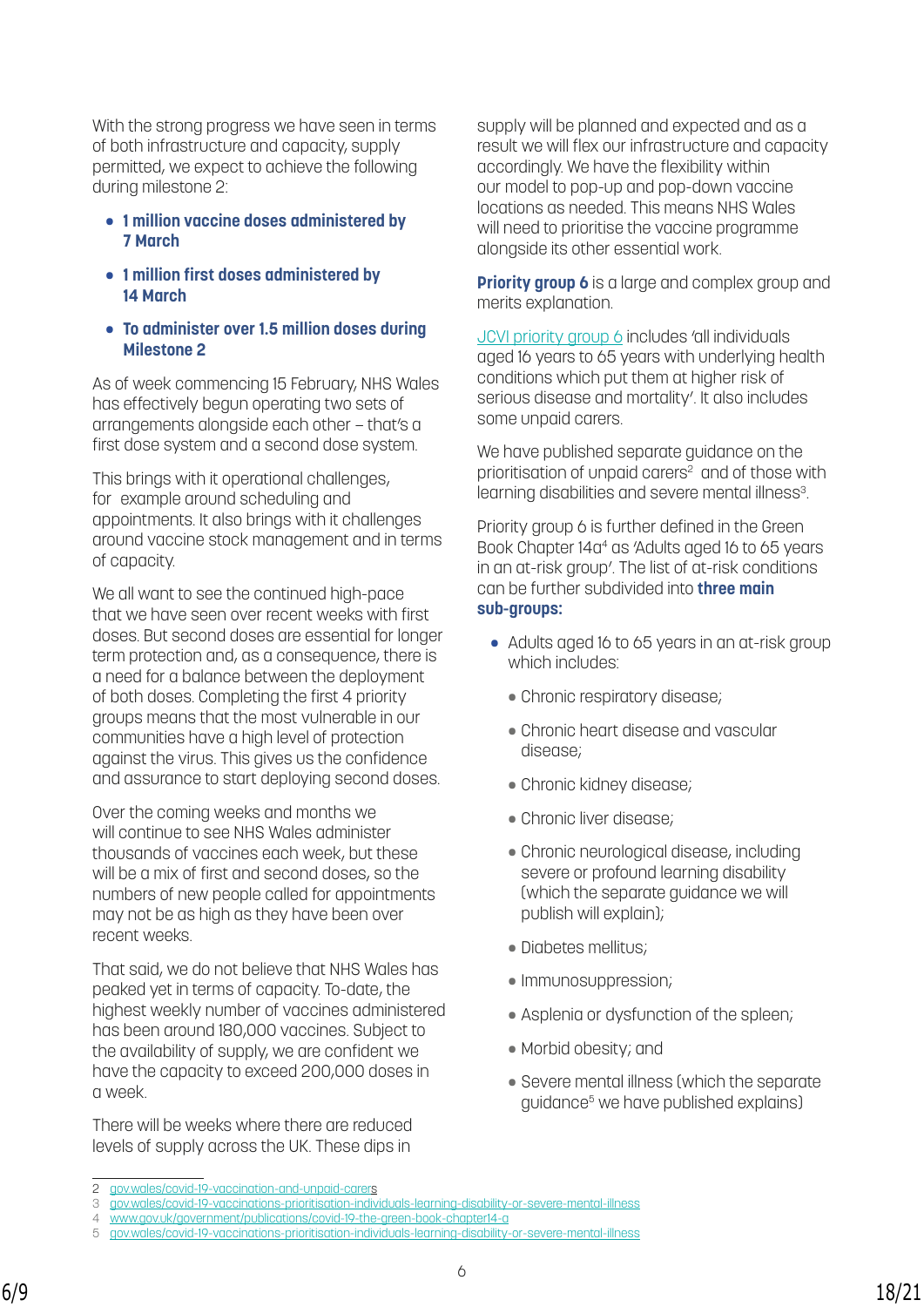### **Individuals in an at risk group being treated by their GP will be known to the NHS and will be contacted automatically for their vaccine appointment.**

- Younger adults in long-stay in-patient nursing and residential care.
- Adult carers, which the separate guidance<sup>6</sup> we have published explains.

### **Priority group 6 is similar to the flu at risk groups, but with some important differences**. In particular, for COVID-19 compared with flu:

- The age range is limited to adults with the exception of some children with severe neurodisabilities.
- Those with severe asthma are at increased risk and included. Severe asthma is defined by the JCVI as requiring regular use of oral corticosteroids or previously requiring hospital admission. Individuals with mild to moderate asthma are not at increased risk and not recommended for vaccination by JCVI.
- Those with 'severe and profound' learning disability are included and is explained in the separate guidance we have published, including the inclusion of an element of clinical discretion in our approach to reflect that this is not recognised language in Wales.

## **Milestone 3**

Milestone 3 is essentially the second phase of our vaccine programme. In our strategy we state that our aim is to have offered the vaccine to the rest of the adult population by autumn. The UK Government has suggested vaccine supply could be brought forward to enable this milestone to be **achieved by the end of July**. As with bringing forward the target date for milestone 2, NHS Wales has the capacity to deliver to this earlier timescale, but vaccine supply needs to be the right supply and deliveries need to be timely so that effective deployment plans can be made. We will continue to work with the UK Government on this.

Our strategy also says that delivery of milestone 3 is subject to further advice from the JCVI on prioritisation.

The **JCVI has today issued interim advice on phase 2 prioritisation**. It has recommended the continuation of an age-based approach for prioritisation. This is with the aim of continuing to focus on mortality, morbidity and hospitalisations while also continuing vaccine roll-out at pace – organising the programme by age is the most straightforward approach that allows everyone to be offered a vaccination as quickly as possible. A more complex system would require the setting up of new systems and arrangements which would take time and potentially slow down deployment. Other important factors – specifically ethnicity and socio-economic status – are also featured. We will build these considerations, as well as broader equalities considerations, in our wider communications and deployment arrangements, allowing for local operational flexibility where appropriate.

The 4 Chief Medical Officers agree with the JCVI advice and the 4 nations of the UK have subscribed to implementation of the advice. That was our clear approach for the milestones 1 and 2 and will be maintained for the next phase.

What is clear already in terms of phase 2 is that it will require us to keep under close review our infrastructure and capacity. Around 2 million doses of vaccine will need to be administered over the summer and into the autumn. We need to ensure we have the right infrastructure for this – including a greater role for community pharmacies and more in-reach into communities – both to ensure equity of access across all areas of Wales and to maintain the current highlevels of up-take. We will also say more about this soon.

<sup>6</sup> [gov.wales/covid-19-vaccination-and-unpaid-carers](http://gov.wales/covid-19-vaccination-and-unpaid-carers)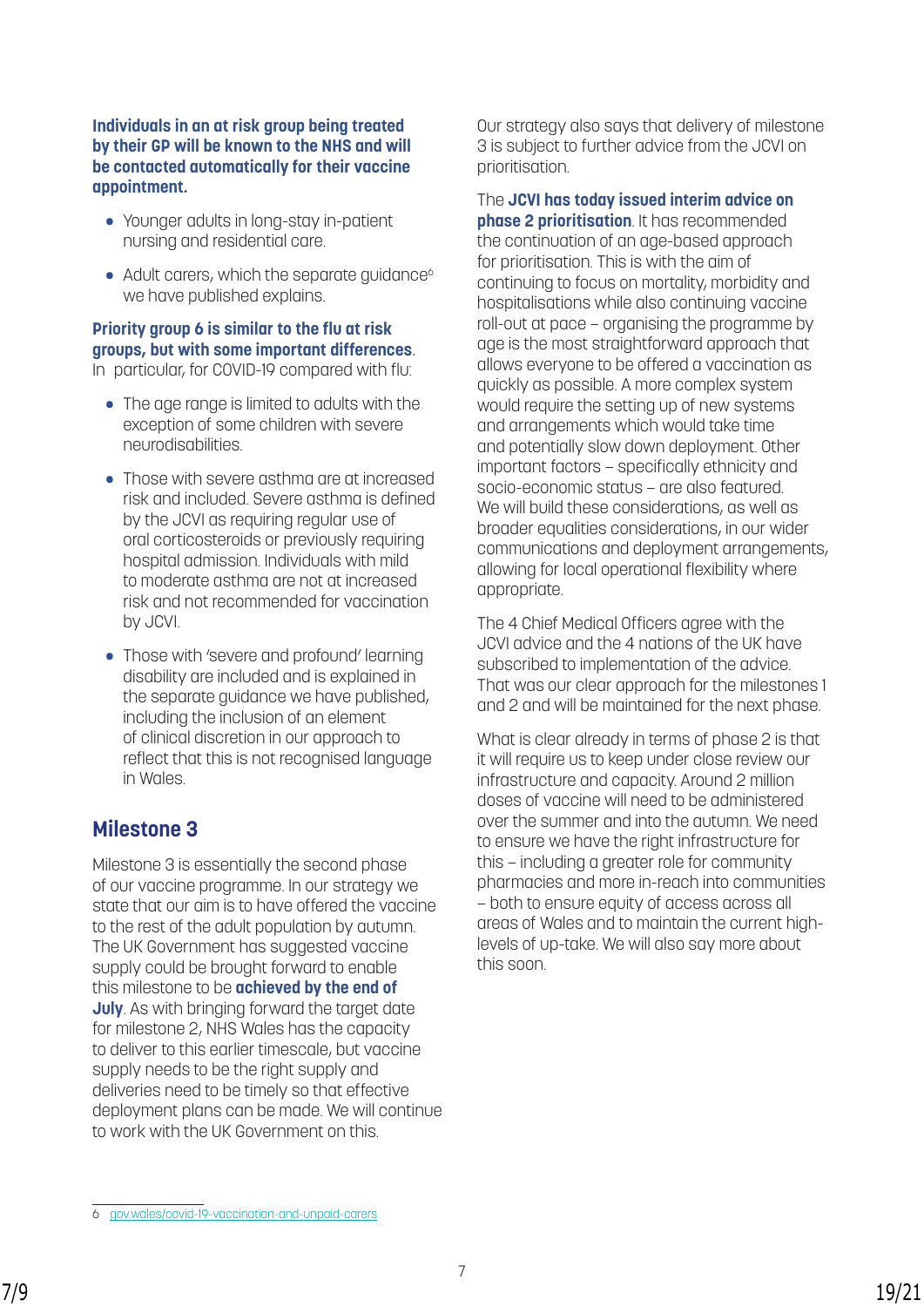## **SECTION 4. Looking Ahead**

As we proceed with the vaccination programme we are learning more about how effective vaccines are and there has been some recent positive news on this:

- This week, research by Public Health Scotland suggests the vaccination programme is having a significant impact on preventing serious illness. The research found that four weeks after the first dose, hospital admissions were reduced by 85% and 94% for the Pfizer and AstraZeneca vaccines respectively. Also, among the over 80s, there was an overall reduction of 81% in the numbers admitted to hospital;
- Public Health England has also published research this week showing that protection against infection from a single dose of the Pfizer vaccine was 72%, corresponding with similar data from Israel that suggested 75% protection;
- The independent Medicines and Healthcare products Regulatory Authority recently released research demonstrating the vaccines are extremely safe, the vast majority of side effects are mild and short lasting reflecting the normal and expected response, including some individuals who experience a day or two of flu-like symptoms requiring rest;
- A study on the Oxford Astra-Zeneca vaccine suggests that it could lead to a substantial fall in the transmission of the virus (up to 67%), and that protection remained at 76% during the first three months after the first dose, and rose to 82% after the second dose;
- The World Health Organisation's department of immunisation has said that even if the efficacy against developing new symptoms with new variants of the virus dropped to a low level, the vaccine will still stop severe disease and death.

This is incredibly positive. However, there is more we need to learn about the impact of vaccination and there is a risk from variants and mutations – both those we know about and those that could emerge. That is why it is so important that, even after vaccination, people continue to follow the rules to keep themselves and their loved ones safe.

To combat this potential risk, we may need to build on the current vaccine deployment plan with a booster programme in the autumn. The need for this should become clearer over the coming months and will be factored into future planning if considered necessary.

There is much to be hopeful about due to the success of the roll-out of vaccines. But cause for concern and risks to our health and care systems remain. The role of the vaccine programme in releasing restrictions and coming out of lockdown is explored further in our [Coronavirus Control Plan: Update7](https://gov.wales/coronavirus-control-plan-alert-levels-wales-coming-out-lockdown) . We are on the road to recovery, but it will take time.

<sup>7</sup> [gov.wales/coronavirus-control-plan-alert-levels-wales-coming-out-lockdown](http://gov.wales/coronavirus-control-plan-alert-levels-wales-coming-out-lockdown)